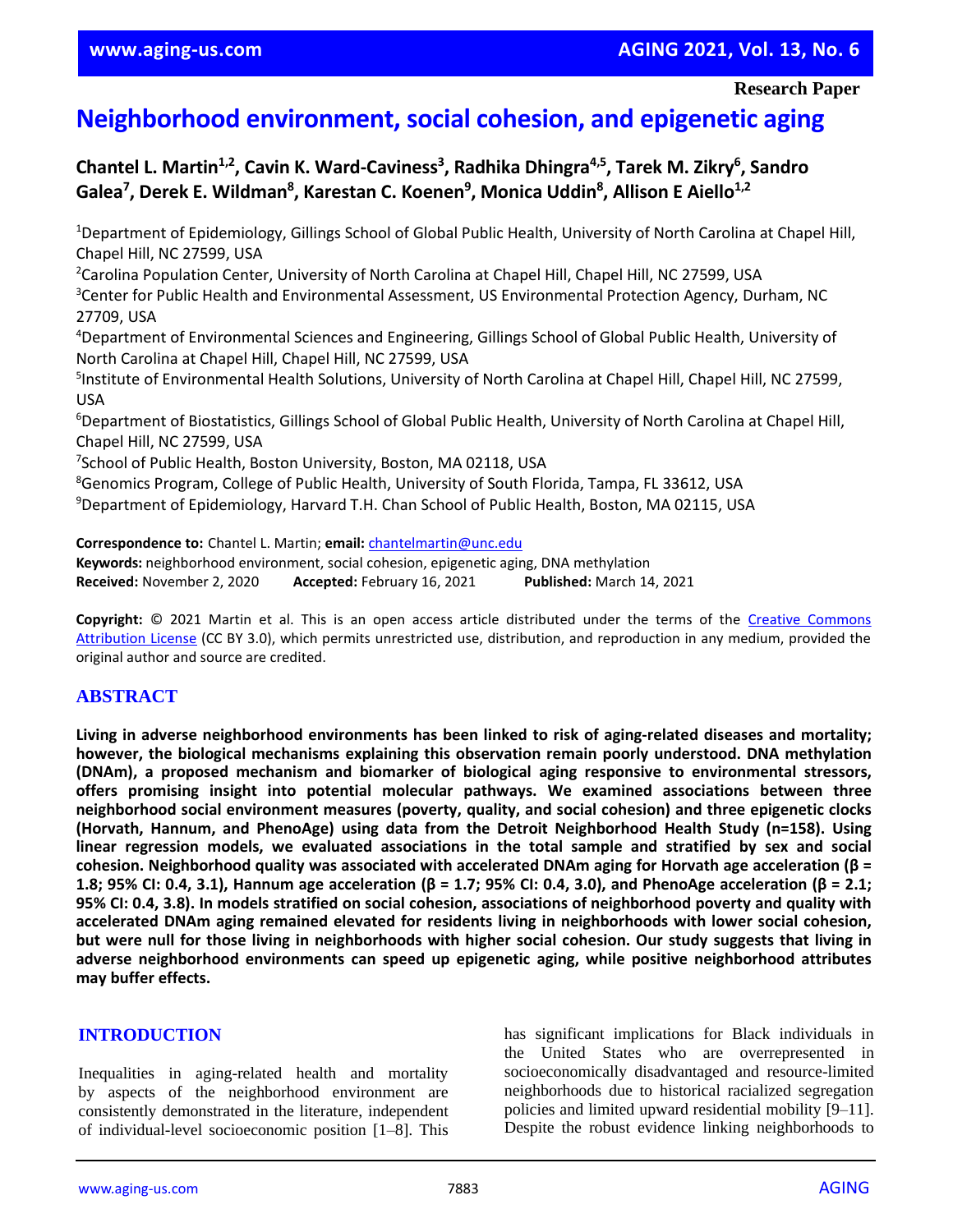health and mortality, less is known about the underlying biological mechanisms that may explain how the neighborhood environment becomes physiologically embodied to influence longevity.

Individuals living in disadvantaged neighborhoods are more likely exposed to chronic stressors, including discrimination, crime, and despair, and elevated levels of stress [12, 13]. Chronic elevated stress can detrimentally affect on multiple body systems, including inflammatory, cardiovascular, and neuroendocrine. This cumulative biological wear and tear, or aging, is widely known as allostatic load [14]. Allostatic load is a measure of the biological aging process and several studies have reported associations with adverse neighborhood environments [15, 16]. Emerging evidence also suggests that living in adverse neighborhood environments may be linked to biological aging at the cellular- and molecular-levels [17–24]. Epigenetic mechanisms, specifically DNA methylation (DNAm), offer insights into possible molecular pathways. DNAm regulates gene expression without altering the underlying DNA sequence, is associated with health outcomes and mortality, and responsive to exogenous factors, including area-level environmental exposures [20, 21, 25–27]. Several measures of DNAm aging, also known as "epigenetic clocks," have been developed using DNA microarray technology and statistical algorithms to identify alterations in DNAm that are highly correlated with chronological age [28– 30]. Recently, Levine et al., developed a DNAm aging biomarker to better estimate aging as related to clinical phenotypes of chronic disease [30]. Accelerated DNAm aging, defined as instances where DNAm age is greater than chronological age, has been associated with adverse physical and mental health outcomes and allcause mortality [31]. Taken together, it is possible that molecular biomarkers, such as DNAm, are useful early indicators of neighborhood quality-related health and aging effects.

Living in areas characterized by exposure to disadvantage [23, 27, 32], violence and crime [33], and air pollution [34] have been shown to accelerate DNAm aging. In studies of neighborhood environment and DNAm aging, neighborhood environment is most often assessed using administrative data sources (i.e. U.S. Census Bureau's American Community Survey) and boundaries (i.e. census tract). However, an individual's perception of their neighborhood environment may also capture salient experiences of the neighborhood that impact molecular mechanisms [21]. Positive aspects of the neighborhood, such as perception of neighborhood social cohesion, may act to buffer the effects of an adverse neighborhood environment on DNAm aging, as found in studies relating neighborhoods to health [35–38]. Accordingly, our study sought to investigate both the independent and joint impacts of neighborhood social environment and cohesion on three measures of DNAm aging— Horvath's epigenetic clock, Hannum's epigenetic clock, and Levine's PhenoAge— among a sample of predominately Black adults living in Detroit, MI [28– 30]. Given previous work suggesting aging biomarkers differ by sex and with respect to area-level environmental characteristics [17, 34, 39], we investigated associations stratified by sex, as well as in the full sample.

# **RESULTS**

# **Description of study sample**

Chronological age was highly correlated with Horvath's clock (Pearson  $r = 0.81$ ), Hannum's clock (Pearson  $r =$ 0.84), and PhenoAge (Pearson  $r = 0.80$ ; Supplementary Figure 1). Selected baseline characteristics for the 158 study participants included in this analysis are shown in Table 1. Overall, the study sample comprised primarily of Black (87%) and women (61%) participants. Participants were long-term residents of their neighborhoods (mean =  $18.2 \pm 16.5$  years). The mean proportion of residents living below the federal poverty level was  $38.1\% \pm 9.3\%$ , while the mean social cohesion score was  $8.1$  (SD = 2.1). On average, men were 4.5 years younger than women (men:  $50.2 \pm 14.5$ ) years; women:  $54.7 \pm 12.8$  years). For both men and women, DNAm age was higher for Horvath's clock (men:  $58.6 \pm 11.2$  years; women:  $62.1 \pm 11.2$  years) and Hannum's clock (men:  $56.8 \pm 12.2$ ; women:  $59.8 \pm 10.6$ years) and lower for PhenoAge clock (men:  $47.2 \pm 13.9$ ; women:  $53.3 \pm 13.2$  years) than chronological age.

# **Neighborhood poverty and DNAm age**

We observed evidence to suggest neighborhood poverty accelerated DNAm aging that was primarily driven by the association among women (Figure 1A). After adjusting for factors included in the full model, the pattern of association among women signaled that living in neighborhoods with higher poverty was associated with PhenoAge acceleration ( $\beta$  = 1.4; 95% CI: -0.4, 3.3), which was not seen among men ( $\beta$  = -0.3; 95% CI: -2.2, 1.5). However, the confidence intervals for both women and men included the null. (Supplementary Table 3).

# **Objective neighborhood observations (PCs) and DNAm age**

To reduce the number of tests conducted on our limited sample size, we summarized the 19 observed indicators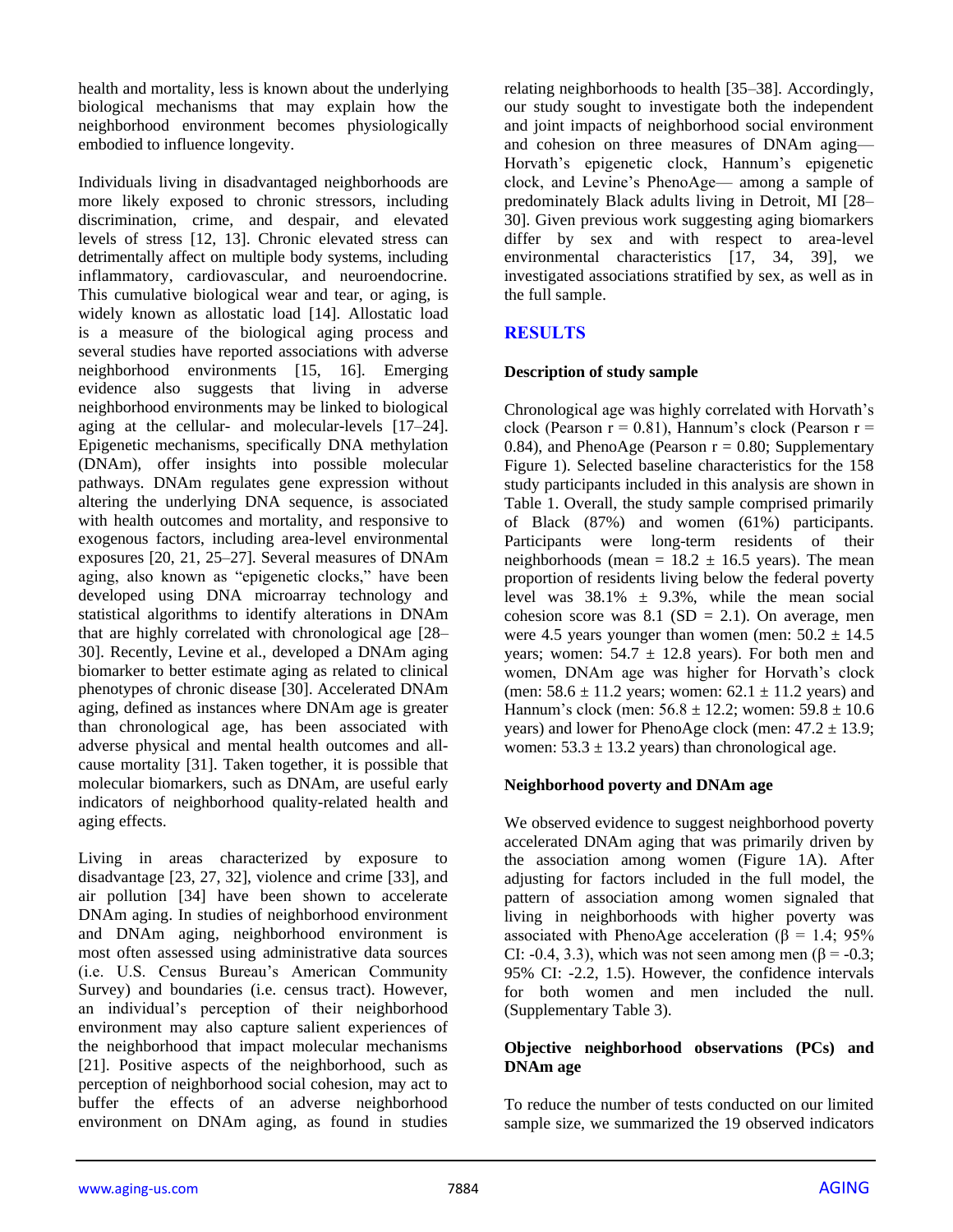|                                                    | <b>Overall</b>  | Women           | Men             |
|----------------------------------------------------|-----------------|-----------------|-----------------|
|                                                    | $(n=158)$       | $(n=96)$        | $(n=62)$        |
| Chronological age in years, mean $\pm$ SD          | $54.0 \pm 13.6$ | $54.7 \pm 12.8$ | $50.2 \pm 14.5$ |
| Race, $N$ $(\%)$                                   |                 |                 |                 |
| <b>Black</b>                                       | 138 (87)        | 82 (85)         | 56 (90)         |
| Non-Black                                          | 20(12.7)        | 14(14.6)        | 6(9.7)          |
| Education, $N$ (%)                                 |                 |                 |                 |
| $\leq$ High school                                 | 81 (51)         | 40(42)          | 41 (66)         |
| >High school                                       | 77 (48.7)       | 56 (58.3)       | 21(33.9)        |
| Employment status, N (%)                           |                 |                 |                 |
| Unemployed                                         | 109(69.4)       | 65(67.7)        | 44 (72.1)       |
| Employed                                           | 48 (31)         | 31(32)          | 17(27)          |
| Lifetime smoking status                            |                 |                 |                 |
| Never smoker                                       | 40(25.3)        | 28(29.2)        | 12(19.4)        |
| Ever smoker                                        | 118(75)         | 68 (71)         | 50(81)          |
| Lifetime alcohol intake, N (%)                     |                 |                 |                 |
| Never drinker                                      | 31(19.6)        | 23(24.0)        | 8(12.9)         |
| Ever drinker                                       | 127(80)         | 73 (76)         | 54 (87)         |
| Years lived in current neighborhood, mean $\pm$ SD | $18.2 \pm 16.5$ | $18.2 \pm 16.4$ | $18.2 \pm 16.9$ |
| Neighborhood poverty, mean $\pm$ SD                | $38.1 \pm 9.3$  | $37.8 \pm 9.9$  | $37.1 \pm 8.6$  |
| Neighborhood social cohesion score, mean $\pm$ SD  | $8.1 \pm 2.1$   | $8.2 \pm 2.2$   | $8.1 \pm 2.1$   |
| Horvath DNA methylation age, mean $\pm$ SD         | $60.7 \pm 11.5$ | $62.1 \pm 11.2$ | $58.6 \pm 11.2$ |
| Hannum DNA methylation age, mean $\pm$ SD          | $58.6 \pm 11.3$ | $59.8 \pm 10.6$ | $56.8 \pm 12.2$ |
| Levine's PhenoAge, mean $\pm$ SD                   | $50.9 \pm 13.8$ | $53.3 \pm 13.2$ | $47.2 \pm 13.9$ |

**Table 1. Selected sociodemographic and lifestyle characteristics of the 158 participants included in the study (Detroit Neighborhood Health Study; DNHS).**

of neighborhood quality using principal components analysis (PCA). Of the eight principal components (PCs) retained, only PC7 was associated with accelerated DNAm aging across each of the three measures of epigenetic aging (Supplementary Table 4). Among the total sample, PC7 was associated with accelerated DNAm aging for Horvath age acceleration ( $\beta$  = 1.8; 95% CI: 0.4, 3.1), Hannum age acceleration  $(\beta = 1.7; 95\% \text{ CI: } 0.4, 3.0)$ , and PhenoAge acceleration  $(\beta = 2.1; 95\% \text{ CI: } 0.4, 3.8)$  (Figure 1B). The top positive loadings for PC7 were factors characterized by the presence of abandoned cars and people on the street (Supplementary Table 2). Among women, we observed PhenoAge acceleration in response to living in a



**Figure 1.** (**A**–**C**) Association between (**A**) neighborhood poverty, (**B**) neighborhood PC7, (**C**) neighborhood social cohesion, and DNAm age acceleration measures for total sample (square), women (triangle), and men (circle). Models adjusted for race/ethnicity, education level, employment, smoking status, alcohol intake, and years residing in current neighborhood. Black symbols represent associations with Horvath age acceleration, dark gray represent Hannum age acceleration, and light gray represent PhenoAge acceleration.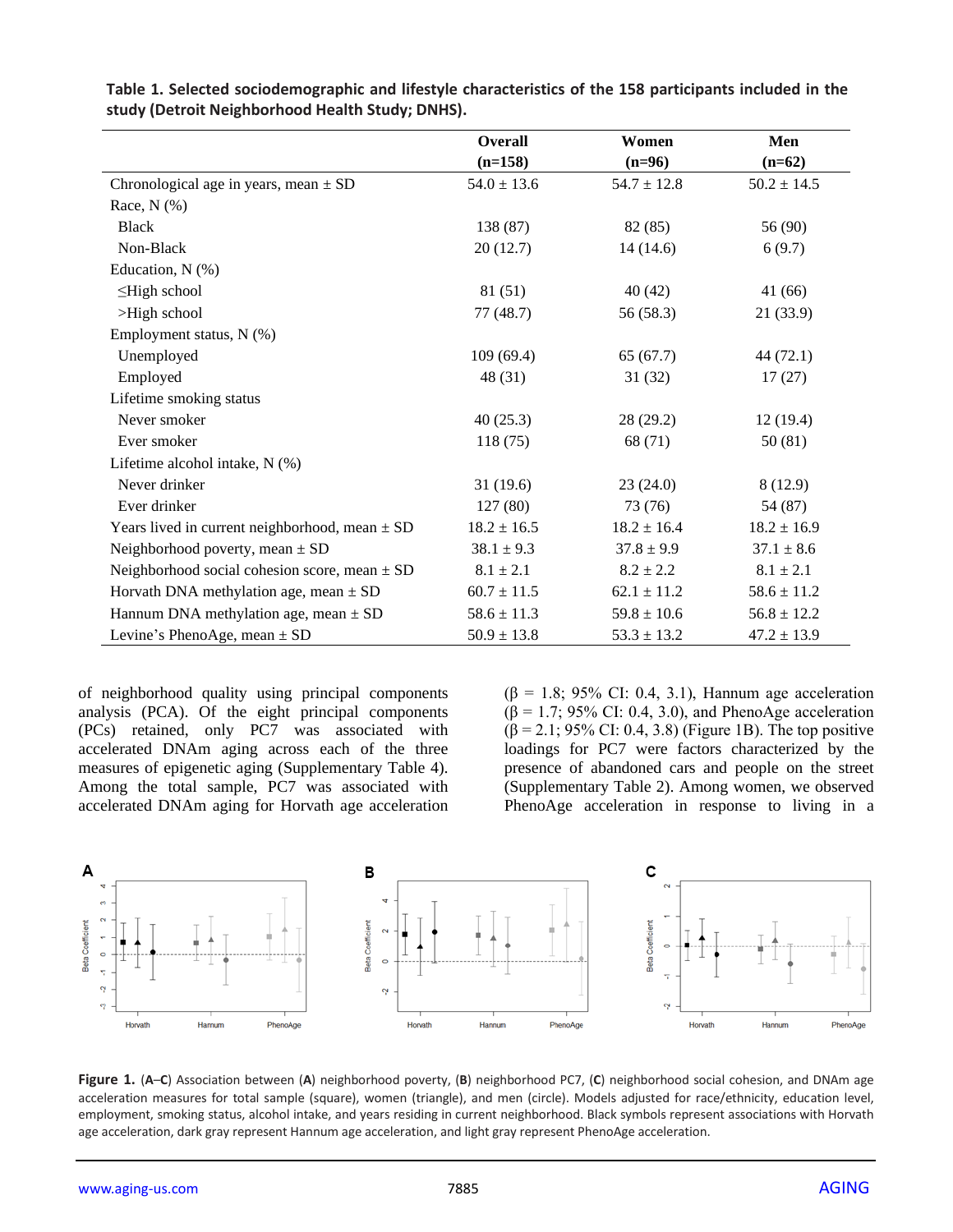neighborhood characterized by PC7 ( $\beta$  = 2.4; 95% CI: -0.0, 4.9), and, among men, suggestion of Horvath age acceleration (β = 1.9; 95% CI: -0.1, 4.0; Supplementary Table 4).

#### **Neighborhood social cohesion and DNAm age**

The associations in the full sample between neighborhood social cohesion and DNAm aging biomarkers were largely null (Figure 1C). However, potential differences by sex were observed. For instance, among men, the effect estimate for neighborhood social cohesion and Hannum age acceleration ( $β = -0.6$ ; 95% CI:  $-1.2$ , 0.1) and PhenoAge acceleration (β = -0.7; 95% CI: -1.6, 0.1) were negative; whereas, the effect estimates for Hannum age acceleration and PhenoAge acceleration among women were relatively null (Supplementary Table 3). For both Hannum age and PhenoAge acceleration, the effect estimates for men were outside of the confidence intervals for women, which suggests potential differences by sex.

To assess whether objective neighborhood quality-DNAm aging associations differed by perception of neighborhood social cohesion in the total sample, we conducted stratified analyses in the full models comparing associations among residents living in neighborhoods with higher vs. lower social cohesion scores (based on the median value of 8.1). Our results



**Figure 2. Association of PC7 and DNAm age acceleration measures stratified by neighborhood social cohesion for total sample (square), high social cohesion (triangle), and low social cohesion (circle).** Models adjusted for race/ethnicity, education level, employment, smoking status, alcohol intake, and years residing in current neighborhood. Black symbols represent associations with Horvath age acceleration, dark gray represent Hannum age acceleration, and light gray represent PhenoAge acceleration.

were suggestive of a difference in the neighborhood PC7-DNAm age acceleration association by neighborhood social cohesion (Figure 2). We found that associations between PC7 and DNAm age acceleration remained elevated for participants living in neighborhoods with lower social cohesion (Horvath: β = 2.1; 95%. CI: 0.6, 3.6; Hannum:  $\beta$  = 2.2; 95%. CI: 0.6, 3.8; PhenoAge:  $\beta = 2.3$ ; 95%. CI: 0.3, 4.7); however, there appeared to be no association among participants living in neighborhoods with higher neighborhood social cohesion (Figure 2 and Supplementary Table 5). Similarly, for neighborhood poverty and DNAm age acceleration, we observed evidence of associations among participants living in neighborhoods with lower social cohesion, while null associations were observed among residents living in neighborhoods with higher social cohesion (Supplementary Figure 2).

Because inflammation is one mechanism through which the neighborhood environment may influence DNAm aging, we further examined the impact of blood immune cell counts on our associations. For each exposure-outcome association, adjusting for cell type proportions attenuated our associations, suggesting that inflammation may partially explain associations between neighborhood attributes and DNAm aging (Supplementary Tables 3–5).

# **DISCUSSION**

In this study of predominately Black adults living in Detroit, we observed evidence of potential links between aspects of the neighborhood social environment and accelerated DNAm aging that were primarily driven by associations in women. PhenoAge outpaced chronological age by nearly 2 years for women living in neighborhoods characterized by increased presence of abandoned cars and people on the street, as well as with higher levels of poverty. On the other hand, neighborhood social cohesion appeared to be associated with negative DNAm age acceleration (or DNAm age deceleration) for men, but not women. When examined together in models stratified on perceptions of neighborhood social cohesion, associations between measures of neighborhood environment (poverty and PC7) and DNAm age acceleration remained elevated for participants living in neighborhoods with lower social cohesion, while associations were relatively null for those residing in neighborhoods with high social cohesion. Taken together, it is possible that despite living in neighborhoods with higher poverty and lower quality, social cohesion may act to protect against accelerating DNAm aging.

Our findings are consistent with previous research linking neighborhood disadvantage to accelerated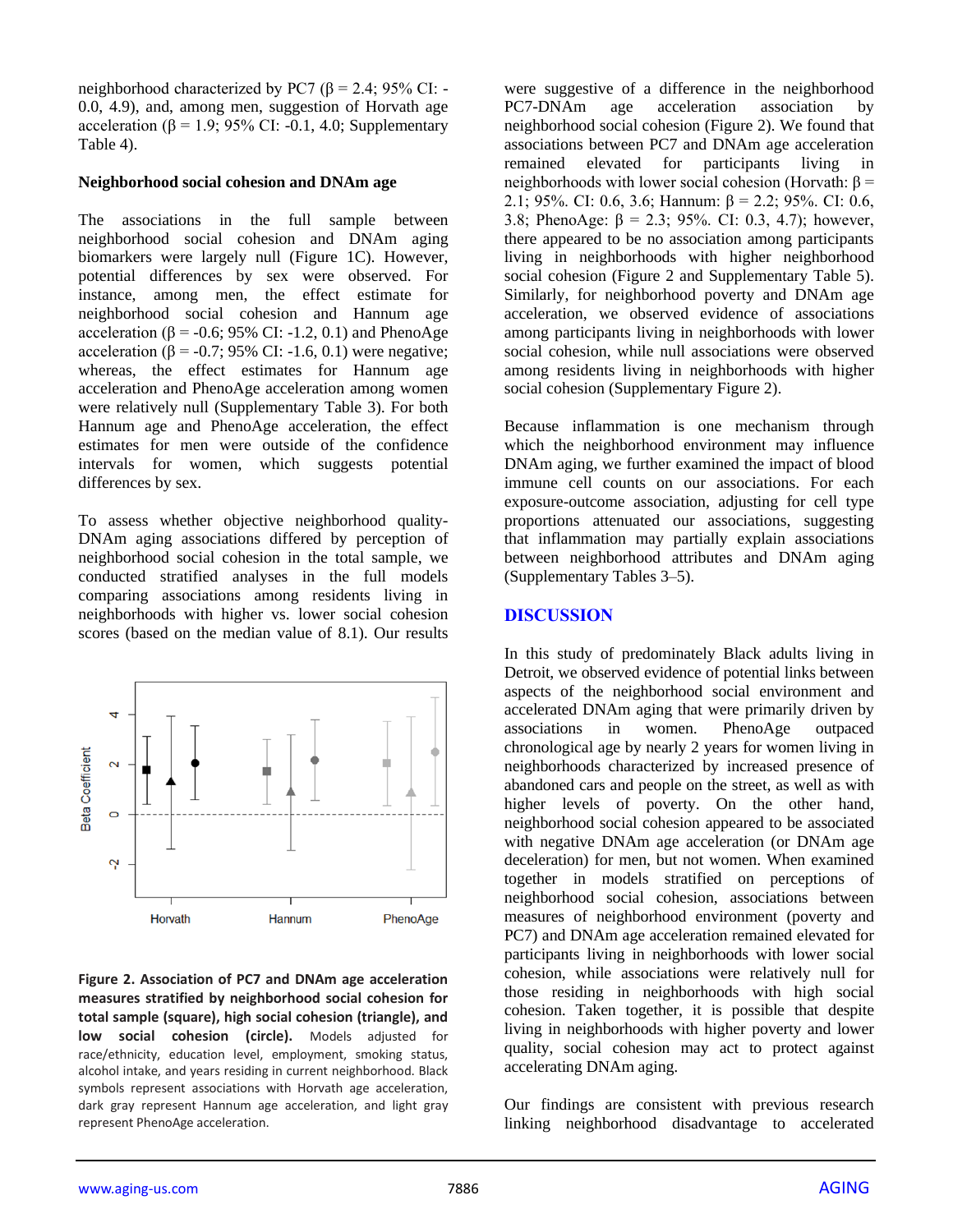DNAm aging in children and adults [27, 32]. In our study, we found that women's DNAm aging was more sensitive to neighborhood poverty and PC7 than men. Similarly, a prior study among 100 African American women found that a standard deviation increase in neighborhood disadvantage was associated with a 9 month increase ( $\beta = 0.75$ ; 95% CI: 0.27, 1.23) in Hannum's age acceleration [27], which is comparable to the 12-month increase in Hannum's age acceleration we observed in relation to a standard deviation increase in neighborhood poverty among women in our study. Additionally, we explored the impact of neighborhood poverty on a more recent measure of epigenetic aging, PhenoAge acceleration, which estimates aging based on epigenetic loci associated with 10 age-related clinical measures [30]. Neighborhood poverty appears to have a greater effect on PhenoAge acceleration than Hannum's age acceleration in our study. Many of the clinical measures included in the PhenoAge estimator, such as glucose levels [40] and C-reactive protein [41–43], have demonstrated associations with neighborhood-level social characteristics. This might possibly explain the stronger associations observed for PhenoAge than the other epigenetic aging biomarkers in this and previous studies of the neighborhood social environment.

Unlike previous studies, our study used direct observations of neighborhood characteristics conducted by trained evaluators, which provide an objective assessment of the neighborhood's natural social environment [44]. We found that PC7, defined by the presence of people on the street and abandoned cars, was associated with accelerated DNAm aging across each of the three measures of epigenetic aging examined in this study. This finding is consistent with our previous work showing neighborhood quality measures, namely abandoned cars, people on the street, and non-art graffiti, were associated with an epigenetic biomarker of mortality [23].

Neighborhood social cohesion has also been shown to impact physical and mental health outcomes and may have effects at the molecular-level [21, 35–38]. In a study of 1,226 adults in the Multi-Ethnic Study of Atherosclerosis (MESA), the neighborhood social environment, measured as a summary score that included social cohesion, was associated with DNAm in stress- and inflammation-related genes [21]. In our study, men living in neighborhoods with higher neighborhood social cohesion appeared to experience negative Hannum and Pheno age acceleration. Furthermore, in our full models stratified by higher vs. lower neighborhood social cohesion, the impact of PC7 and poverty on DNAm aging remained detrimental among participants living in neighborhoods with lower social cohesion, but not among those living in

neighborhoods with higher social cohesion. Additional studies in larger prospective cohorts are needed to corroborate our findings; yet, if replicated our results have important implications for mortality and longevity. Evidence exists demonstrating that neighborhood social cohesion is associated with lower risk of mortality [1]. Given the link between accelerated DNAm aging and mortality, it is possible residing in a neighborhood with greater social cohesion may serve as a buffer to the negative effects of neighborhood deprivation on mortality through decelerated DNAm aging as demonstrated in our study.

Our study examines the impact of neighborhood-level social processes on individual-level molecular mechanisms. Several potential mechanisms exist that may explain molecular response to the neighborhood environment. First, participants residing in neighborhoods with high levels of disadvantage and disorder may experience chronic activation and dysregulation of stress-response and inflammatory pathways and altered DNAm patterns, as suggested in previous studies demonstrating associations between neighborhood disadvantage and DNAm of genes involved in stress-response and inflammation [20, 21]. We observed attenuated results in our models when blood immune cell proportions were included further implicating inflammatory pathways as a mechanistic link. Additional pathways, such as smoking status and dietary behaviors, may affect these associations. Unfortunately, we did not have information on dietary habits, but did adjust for smoking and alcohol consumption in our models, which did not impact our results. There may be additional factors correlated with neighborhood disadvantage like environmental air quality that may explain our associations and should be explored in future investigations. We also observed suggestive differences in patterns of associations for men and women. While these findings warrant followup in larger samples, the null associations observed between neighborhood poverty and PC7 with DNAm aging acceleration among men may be explained by the overall health of men in our small study sample. For instance, PhenoAge (a marker of the aging process for key clinical measures of chronic disease) was lower among men in our study than women, which may be a signal that men were in better overall health, and DNAm aging was not responsive to the adverse effects of living in neighborhoods with poor economic and social conditions. Future studies should examine this further.

Our study is not without limitations. Due to our relatively small sample size these analyses should be considered somewhat exploratory in nature. We did not impose a multiple testing correction as the sample size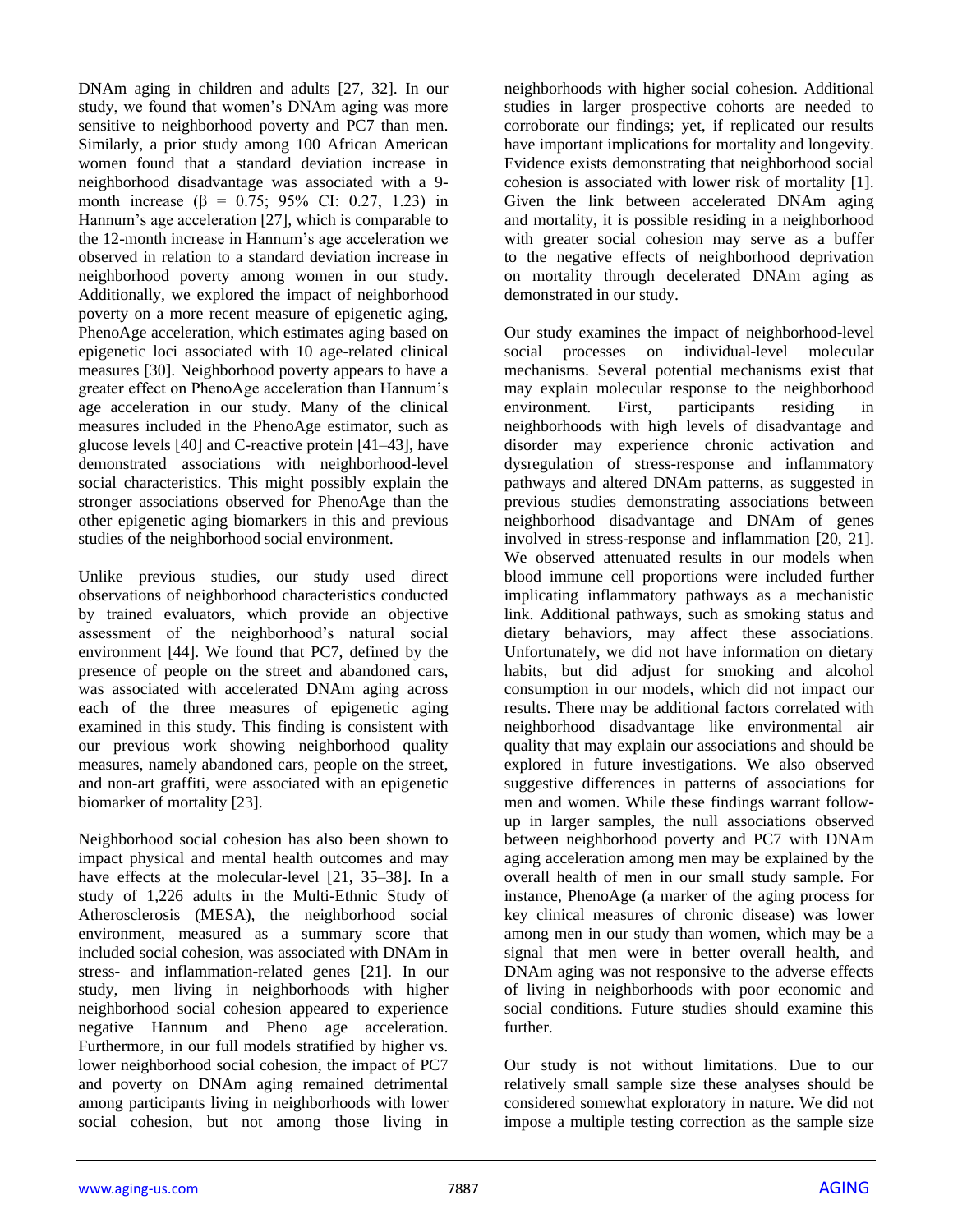was limited and the outcomes were correlated, as well as biologically-related. In addition, due to the limited sample size, we were unable to perform formal tests of significant differences or explore potentially salient higher-order interactions, such as three-way interactions among sex, neighborhood disadvantage, and social cohesion, which are likely relevant, but cannot be addressed using small sample sizes. Despite our sample size, we were able to pick up signals of associations in the entire cohort and when stratifying on sex and neighborhood social cohesion based on descriptive interpretations, such as confidence interval non-overlap. We focused on summary measures of objective neighborhood quality as these summary measures combine correlated features of the underlying inputs, which can increase power to detect associations. The Detroit Neighborhood Health Study (DNHS) is a population-based study of individuals residing in the Detroit metropolitan area, which may limit the generalizability of our study results to other parts of the United States. However, our findings are in line with previous studies of neighborhood disadvantage and DNAm aging. Detroit was one of the harder hit areas during the U.S. Great Recession from 2007 to 2009, which coincided with the DNHS. While participants in the neighborhoods were long-term residents, we do not have repeated measures of neighborhood quality and are unable to examine the effects of neighborhood changes on DNAm. Lastly, aging is a life course process. The biological aging process is likely a response to the accumulation of environmental insults over one's life span rather than short-term exposures. Because our analysis was cross-sectional with neighborhood measures and DNAm assessed at similar points in time, we were unable to make inferences on the temporal mechanisms. However, it is unlikely that individuals were selected into their neighborhoods based on their underlying epigenetic age, particularly given that most individuals resided in their homes for over a decade. When combined with the average age of individuals (54.0 years), this would indicate that most individuals began residing in their homes at an age prior to when age (or epigenetic age) driven functional deficits would appear, which would have been the most likely causal mechanism for epigenetic age acceleration to drive neighborhood choice.

In summary, our study explored multiple measures of neighborhood environment, including U.S. Census data for neighborhood poverty, direct observations of neighborhood quality, and survey responses of neighborhood social cohesion, in relation to DNAm aging. We found that individuals living in neighborhoods characterized by higher levels of poverty and the presence of abandoned cars and people on the street experience accelerated aging, where their DNAm

age is higher than their chronological age. However, effects of neighborhood poverty and quality on DNAm aging may be buffered by increased neighborhood social cohesion. Given that racial/ethnic minorities are more likely to reside in deprived and disadvantaged neighborhoods, our findings offer a molecular insight into potential mechanisms of health disparities. We suggest that future studies fruitfully interrogate these associations to build upon our understanding of the biosocial mechanisms that contribute to racial/ethnic disparities in health.

# **MATERIALS AND METHODS**

#### **Study population**

Baseline data from adults participating in the DNHS were used for the present study. The DNHS is a population-based prospective cohort study of primarily Black adult residents (18 years of age or older) living in Detroit, MI. Study participants completed annual structured telephone interviews from 2008 through 2012 to assess perceptions of neighborhoods, mental and physical health status, social support, and alcohol and tobacco use. Biospecimens were also collected annually through 2013. A total of 2,081 adults participated in the DNHS, of which 612 agreed to provide either a venipuncture or blood spot at baseline. DNA methylation was measured from whole blood in 179 participants as part of a pilot study, of which 158 with both DNA methylation and neighborhood quality data at baseline examination were included this analysis. Compared to the total DNHS population (n=2,081), participants in our study sample (n=158) were slightly older (52.9 years vs. 50.5 years,  $p=0.04$ ) and a higher proportion were unemployed  $(69.4\% \text{ vs. } 58\%, \text{ p} < 0.01)$ , but differences in length of residence in the neighborhood were not found (18.2 years vs. 18.2 years, p=0.98). Informed consent was received from all participants in the study prior to participation and the DNHS was approved by the institutional review boards at the University of Michigan (HUM00014138) and the University of North Carolina at Chapel Hill (13-3999).

#### **Neighborhood environment assessment**

Neighborhood environment was assessed using information from the U.S. American Community Survey (ACS) participant responses, objective neighborhood evaluations, and participant's questionnaire responses. To estimate neighborhood poverty, we used data from the 2008-2013 ACS. Neighborhood poverty was defined by the percent of individuals below the federal poverty level. Neighborhood estimates at the census block-group level were aggregated to derive measures within the 54 historically defined neighborhoods in Detroit [45].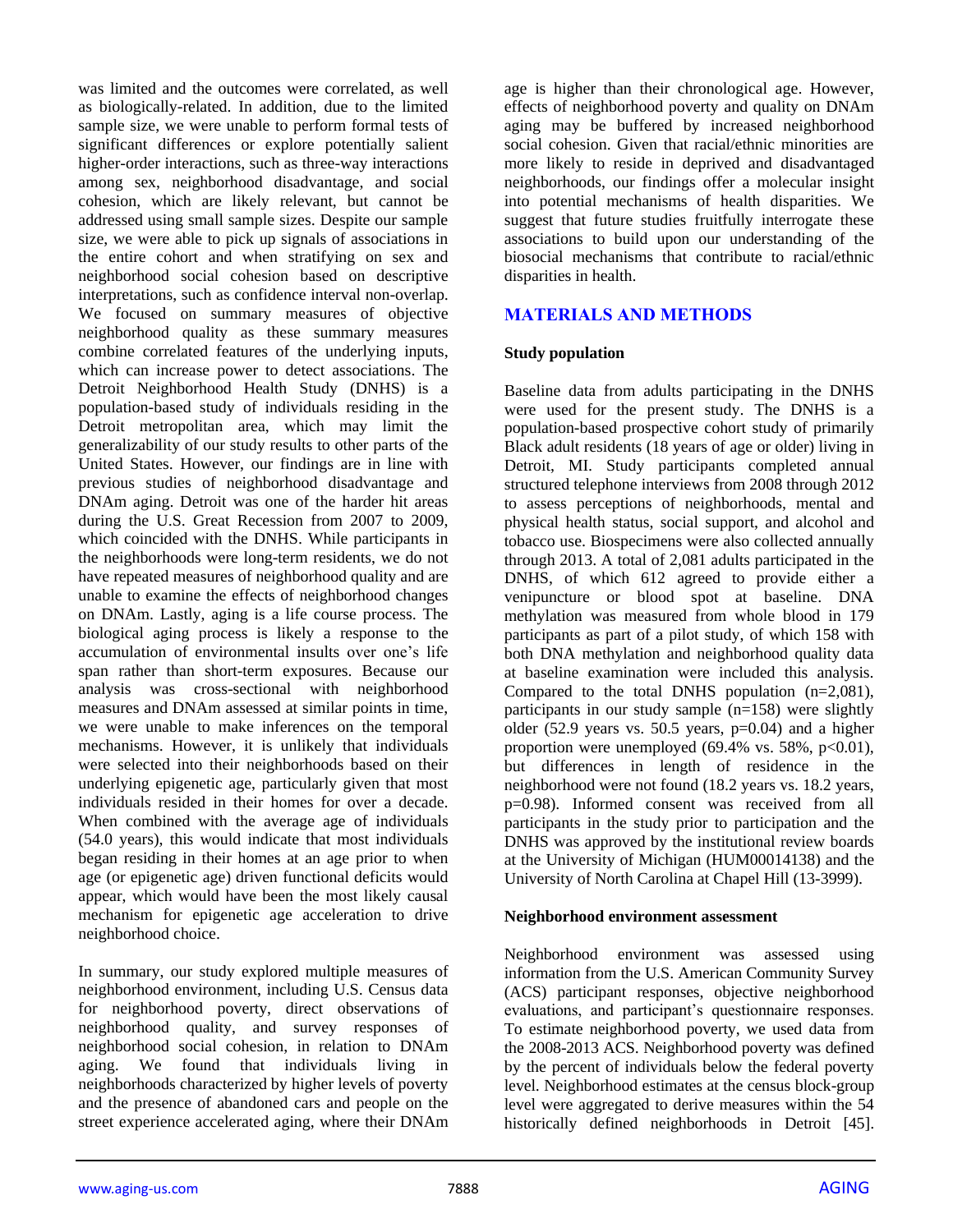Neighborhood poverty was converted to z-scores for this analysis.

Objective neighborhood measures, conducted by trained personnel, were captured from structured assessments of Detroit's 54 neighborhoods. Within the 54 neighborhoods, 135 block groups were assessed between June and July 2008. During this time, 19 neighborhood characteristics (Supplementary Table 1) were evaluated using a standardized instrument adapted from the New York Social Environment Study to be relevant to Detroit [46]. Evaluators responded with "yes" or "no" and the frequency of "yes" responses were calculated for each variable by block group, which were then averaged by neighborhood. Because our sample size is limited and we know neighborhood characteristics are correlated, we conducted a principal components (PCs) analysis to minimize the number of statistical tests performed. As previously described in a recent study of neighborhood quality and epigenetic mortality risk score, we made the a priori decision to retain the first eight PC that explained 90% of the variance (Supplementary Table 2) [23].

During the first telephone interview, participants were asked to report perceptions of their neighborhood community. Participants were asked about the following characteristics: 1) a close-knit or unified neighborhood; 2) people around here are willing to help their neighbors; 3) people in this neighborhood generally don't get along with each other (reverse scored); 4) people in this neighborhood do not share the same values (reverse scored); 5) people in this neighborhood can be trusted. Each response was coded from *strongly disagree* (0) to *strongly agree* (3). If a participant responded *neither disagree nor agree*, it was coded as missing. This only impacted three of the 158 participant responses in the total sample. All responses were summed to create a score of individual perception of neighborhood social cohesion, which ranged from 0 to 15 with higher scores indicating greater perception of neighborhood social cohesion. To generate a measure of neighborhood-level perception of social cohesion, individual scores were aggregated and mean neighborhood social cohesion was assigned for each participant living within the same neighborhood [47, 48].

# **DNAm age variables**

Peripheral blood DNA was extracted using venipuncture and genome-wide DNA methylation was measured in whole blood leukocytes using the Illumina Infinium HumanMethylation 450k array using published methods [49]. Samples were bisulfite converted using the EZ-96 DNA methylation kit (Zymo Research). Sample quality control protocol excluded samples with probe detection call rates < 90% and those with an average intensity value of either  $<$  50% or sample mean  $<$  2,000 arbitrary units (AU). Quality control was performed using the R package CpGassoc [50]. Probes with detection pvalues  $> 0.001$  and samples with missing data for  $>$ 10% of probes were also removed, along with known SNPs and cross-hybridizing probes [51]. Probe normalization was performed using the beta-mixture quantile normalization method using the R package wateRmelon [52, 53]. Following normalization, ComBat was used to account for batch effects using *M*  values converted from the beta values [54]. *M* values were converted back to beta values for calculation of DNAm age variables.

Horvath's epigenetic clock, Hannum's epigenetic clock, and Levine's PhenoAge were calculated using their published algorithms [28–30]. Horvath's epigenetic clock consists of 353 CpG sites and is applicable across multiple sources of cells, tissues, and organs across the entire lifespan, including whole blood in adults [29]. Hannum's epigenetic clock is a single tissue estimator derived from 71 CpG sites from DNA of adult whole blood samples [28]. Horvath's and Hannum's clocks are both highly correlated with chronological age; however, weaker associations are observed with clinical characteristics of physiological dysfunction [31]. Levine's PhenoAge measure was developed using 513 epigenetic loci associated with 10 clinical phenotypes, – albumin, creatinine, glucose, C-reactive protein, lymphocyte percent, red blood cell volume, red cell distribution, alkaline phosphatase, white blood cell count, and chronological age – which were further validated for associations with mortality, co-morbid disease burden, and physical function [30]. The 513 epigenetic loci were converted into an epigenetic clock using regression modeling as done for previous clocks. Levine's PhenoAge estimator (and PhenoAge acceleration) strongly predicts several aging-related outcomes including all-cause mortality, cancer, coronary heart disease, and Alzheimer's disease. Each measure of DNAm age was strongly correlated with chronological age in our study population (Supplementary Figure 1A– 1C). For the purpose of this analysis, DNAm age residuals were calculated by regressing each DNAm age variable on chronological age resulting in positive and negative deviations from chronological years of age. Positive scores (residuals from the regression model) reflected accelerated DNAm aging.

# **Additional covariates**

Baseline demographic, social, and behavioral factors associated with neighborhood quality and DNAm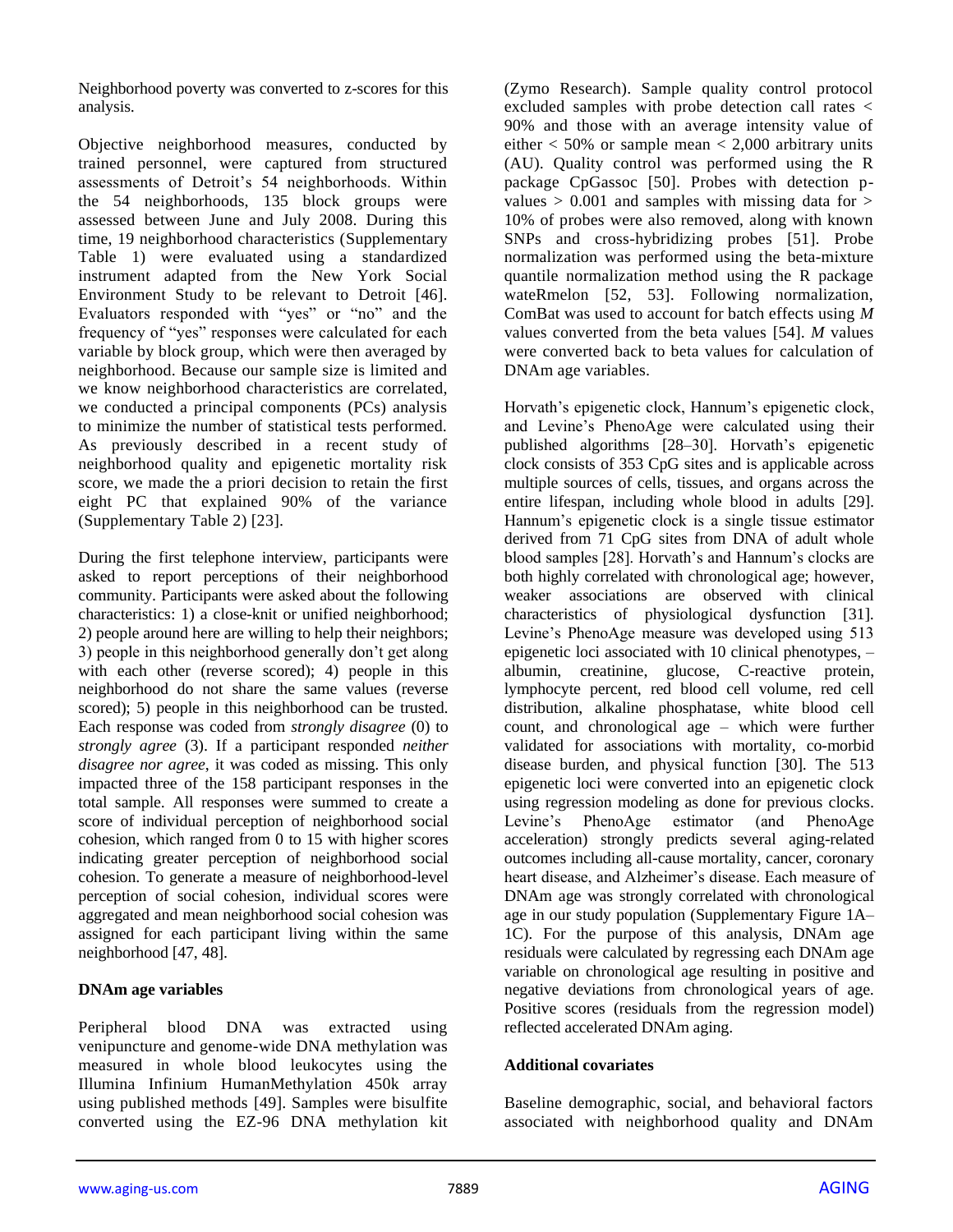aging were collected, including chronological age, race/ethnicity, educational attainment, employment status, and number of years lived in current neighborhood. Chronological age was self-reported and included in models as a continuous variable. Race/ethnicity, educational attainment, and employment status were also self-reported and were categorized as shown in Table 1. Participants reported the number of years lived in current neighborhood, which was treated as a continuous variable. Current smoking status (never, ever, current) and lifetime alcohol intake (ever vs. never) were also included in the models.

# **Statistical analysis**

Distributions of selected baseline covariates were examined. Three sex-specific age acceleration variables – Horvath age acceleration (from Horvath's clock), Hannum age acceleration (from Hannum's clock), and PhenoAge acceleration (from Levine's PhenoAge measure) – were derived from regression residuals for the full sample and separately for men and women. We examined whether each neighborhood environment measure – neighborhood poverty, objective neighborhood evaluation (PCs), and neighborhood social cohesion — were independently associated with accelerated DNAm aging. Two separate models were used to estimate our associations of interest: (1) the unadjusted model of neighborhood quality and DNAm age acceleration; and (2) the full model adjusted for race/ethnicity, educational attainment, employment status, lifetime smoking, lifetime alcohol intake, and number of years residing in current neighborhood. We also examined these associations stratified by sex. In a second set of analyses, we assessed whether perception of neighborhood social cohesion provided a buffering effect of the neighborhood poverty and quality measures on DNAm aging. To estimate this, full sample models were stratified by a binary indicator of neighborhood social cohesion, categorized as higher vs. lower social cohesion using the median value. We did not examine this association in the sex-specific models due to our limited sample sizes. Also, because of our limited sample size, nesting within neighborhoods was low (median: 3, IQR: 2-5) with eight neighborhoods only having one participant; therefore, clustering of DNA methylation outcomes by neighborhood is unlikely. Therefore, we modeled our neighborhood variables as individual-level exposures. Given the small sample size and correlations, as well as biological relations, among the epigenetic aging outcome measures we did not impose a multiple testing correction. Blood immune cell counts can serve as markers of inflammation to act as mediators partially explaining associations between neighborhood quality

and DNAm aging. To account for this, we estimated blood immune cell proportions using the Houseman method [55] and assessed their influence on our associations in sensitivity analyses. All analyses were performed in R version 3.6 [56]. Results are reported using regression coefficient  $(\beta)$  and associated 95% confidence interval (CI).

# **AUTHOR CONTRIBUTIONS**

CLM conceived the project idea, developed the study design, conducted the analysis, and drafted the manuscript. All other authors reviewed and provided feedback on the manuscript and approved the final draft for submission.

# **ACKNOWLEDGMENTS AND FUNDING**

We are grateful for the time and effort of the DNHS study participants, team, and volunteers. The study authors would also like to acknowledge Sandra Alvarez and Cierra Dungee for their preliminary work on epigenetic aging and neighborhood principal components. The DNHS project was supported by multiple grants from the National Institutes of Health (R01D022720, R01DA022720-S1, RC1MH088283, R01MD011728). CLM received salary and training support from Eunice Kennedy Shriver National Institute of Child Health and Human Development grant T32HD007168, K99MD012808, and R01MD013349. TMZ received support from an NSF Career Award (grant no. 1845796). This manuscript does not necessarily represent the views and policies of the US Environmental Protection Agency. Any mention of tradenames or copyright does not constitute endorsement by the US Environmental Protection Agency.

# **CONFLICTS OF INTEREST**

Dr. Ward-Caviness is an advisor to the Clock Foundation. The Clock Foundation had no role in this study including the study design, data analysis, and interpretation, or stated conclusion. Other co-authors have no conflicts of interest to report.

# **REFERENCES**

- 1. Meijer M, Röhl J, Bloomfield K, Grittner U. Do neighborhoods affect individual mortality? A systematic review and meta-analysis of multilevel studies. Soc Sci Med. 2012; 74:1204–12. <https://doi.org/10.1016/j.socscimed.2011.11.034> PMI[D:22365939](https://pubmed.ncbi.nlm.nih.gov/22365939)
- 2. Barber S, Hickson DA, Kawachi I, Subramanian SV, Earls F. Neighborhood disadvantage and cumulative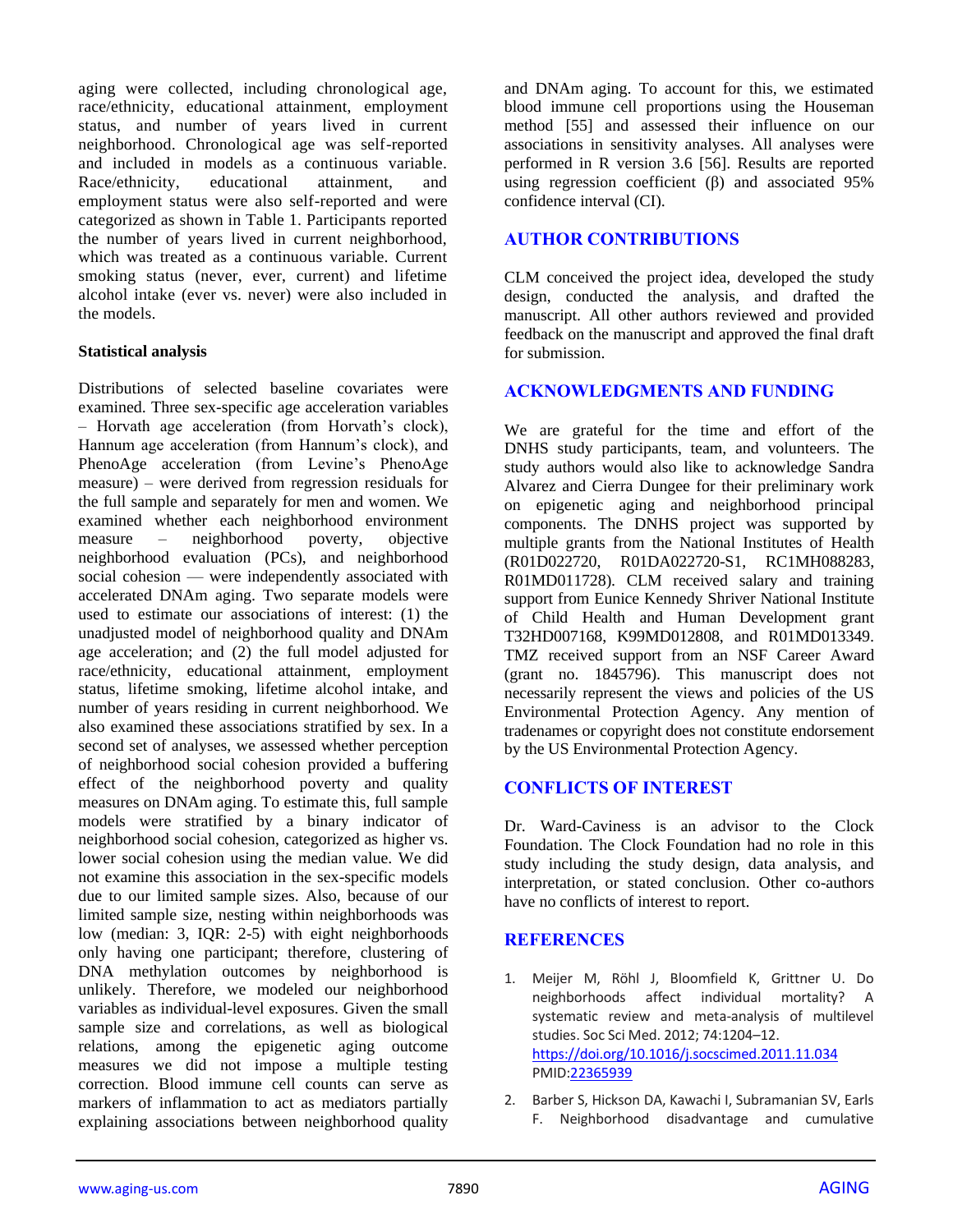biological risk among a socioeconomically diverse sample of African American adults: an examination in the Jackson heart study. J Racial Ethn Health Disparities. 2016; 3:444–56. <https://doi.org/10.1007/s40615-015-0157-0> PMID[:27294737](https://pubmed.ncbi.nlm.nih.gov/27294737)

- 3. Barber S, Hickson DA, Wang X, Sims M, Nelson C, Diez-Roux AV. Neighborhood disadvantage, poor social conditions, and cardiovascular disease incidence among African American adults in the Jackson heart study. Am J Public Health. 2016; 106:2219–26. <https://doi.org/10.2105/AJPH.2016.303471> PMID[:27736207](https://pubmed.ncbi.nlm.nih.gov/27736207)
- 4. Diez Roux AV, Merkin SS, Arnett D, Chambless L, Massing M, Nieto FJ, Sorlie P, Szklo M, Tyroler HA, Watson RL. Neighborhood of residence and incidence of coronary heart disease. N Engl J Med. 2001; 345:99–106. <https://doi.org/10.1056/NEJM200107123450205> PMID[:11450679](https://pubmed.ncbi.nlm.nih.gov/11450679)
- 5. Kawachi I, Berkman LF. Neighborhoods and Health. Oxford University Press; 2003. 369 p. [https://doi.org/10.1093/acprof:oso/9780195138382.0](https://doi.org/10.1093/acprof:oso/9780195138382.001.0001) [01.0001](https://doi.org/10.1093/acprof:oso/9780195138382.001.0001)
- 6. Li X, Sundquist K, Sundquist J. Neighborhood deprivation and prostate cancer mortality: a multilevel analysis from Sweden. Prostate Cancer Prostatic Dis. 2012; 15:128–34. <https://doi.org/10.1038/pcan.2011.46> PMID[:21986984](https://pubmed.ncbi.nlm.nih.gov/21986984)
- 7. Major JM, Doubeni CA, Freedman ND, Park Y, Lian M, Hollenbeck AR, Schatzkin A, Graubard BI, Sinha R. Neighborhood socioeconomic deprivation and mortality: NIH-AARP diet and health study. PLoS One. 2010; 5:e15538. <https://doi.org/10.1371/journal.pone.0015538> PMID[:21124858](https://pubmed.ncbi.nlm.nih.gov/21124858)
- 8. Nelson K, Schwartz G, Hernandez S, Simonetti J, Curtis I, Fihn SD. The association between neighborhood environment and mortality: results from a national study of veterans. J Gen Intern Med. 2017; 32:416–22. <https://doi.org/10.1007/s11606-016-3905-x> PMID[:27815763](https://pubmed.ncbi.nlm.nih.gov/27815763)
- 9. Logan JR. The persistence of segregation in the  $21<sup>st</sup>$ century metropolis. City Community. 2013; 12:10.1111. <https://doi.org/10.1111/cico.12021> PMID[:24348102](https://pubmed.ncbi.nlm.nih.gov/24348102)
- 10. Sharkey P. The Intergenerational Transmission of Context. American Journal of Sociology. 2008; 113: 931–69. <https://doi.org/10.1086/522804>
- 11. Williams DR, Collins C. Racial residential segregation: a fundamental cause of racial disparities in health. Public Health Rep. 2001; 116:404–16. <https://doi.org/10.1093/phr/116.5.404> PMI[D:12042604](https://pubmed.ncbi.nlm.nih.gov/12042604)
- 12. Ross CE, Mirowsky J. Neighborhood disadvantage, disorder, and health. J Health Soc Behav. 2001; 42:258–76. PMID: 11668773
- 13. Sampson RJ, Raudenbush SW, Earls F. Neighborhoods and violent crime: a multilevel study of collective efficacy. Science. 1997; 277:918–24. <https://doi.org/10.1126/science.277.5328.918> PMI[D:9252316](https://pubmed.ncbi.nlm.nih.gov/9252316)
- 14. McEwen BS. Protective and damaging effects of stress mediators. N Engl J Med. 1998; 338:171–79. <https://doi.org/10.1056/NEJM199801153380307> PMI[D:9428819](https://pubmed.ncbi.nlm.nih.gov/9428819)
- 15. Ribeiro AI, Amaro J, Lisi C, Fraga S. Neighborhood socioeconomic deprivation and allostatic load: A scoping review. Int J Environ Res Public Health. 2018; 15:1092. <https://doi.org/10.3390/ijerph15061092> PMI[D:29843403](https://pubmed.ncbi.nlm.nih.gov/29843403)
- 16. Ribeiro AI, Fraga S, Kelly-Irving M, Delpierre C, Stringhini S, Kivimaki M, Joost S, Guessous I, Gandini M, Vineis P, Barros H. Neighbourhood socioeconomic deprivation and allostatic load: a multi-cohort study. Sci Rep. 2019; 9:8790. <https://doi.org/10.1038/s41598-019-45432-4>
	- PMI[D:31217447](https://pubmed.ncbi.nlm.nih.gov/31217447)
- 17. Gebreab SY, Riestra P, Gaye A, Khan RJ, Xu R, Davis AR, Quarells RC, Davis SK, Gibbons GH. Perceived neighborhood problems are associated with shorter telomere length in African American women. Psychoneuroendocrinology. 2016; 69:90–97. <https://doi.org/10.1016/j> PMI[D:27070760](https://pubmed.ncbi.nlm.nih.gov/27070760)
- 18. Needham BL, Carroll JE, Diez Roux AV, Fitzpatrick AL, Moore K, Seeman TE. Neighborhood characteristics and leukocyte telomere length: the Multi-Ethnic Study of Atherosclerosis. Health Place. 2014; 28:167–72. <https://doi.org/10.1016/j.healthplace.2014.04.009> PMI[D:24859373](https://pubmed.ncbi.nlm.nih.gov/24859373)
- 19. Park M, Verhoeven JE, Cuijpers P, Reynolds CF III, Penninx BW. Where You Live May Make You Old: The Association between Perceived Poor Neighborhood Quality and Leukocyte Telomere Length. PLoS One. 2015; 10:e0128460.

<https://doi.org/10.1371/journal.pone.0128460> PMI[D:26083263](https://pubmed.ncbi.nlm.nih.gov/26083263)

20. Reuben A, Sugden K, Arseneault L, Corcoran DL, Danese A, Fisher HL, Moffitt TE, Newbury JB, Odgers C,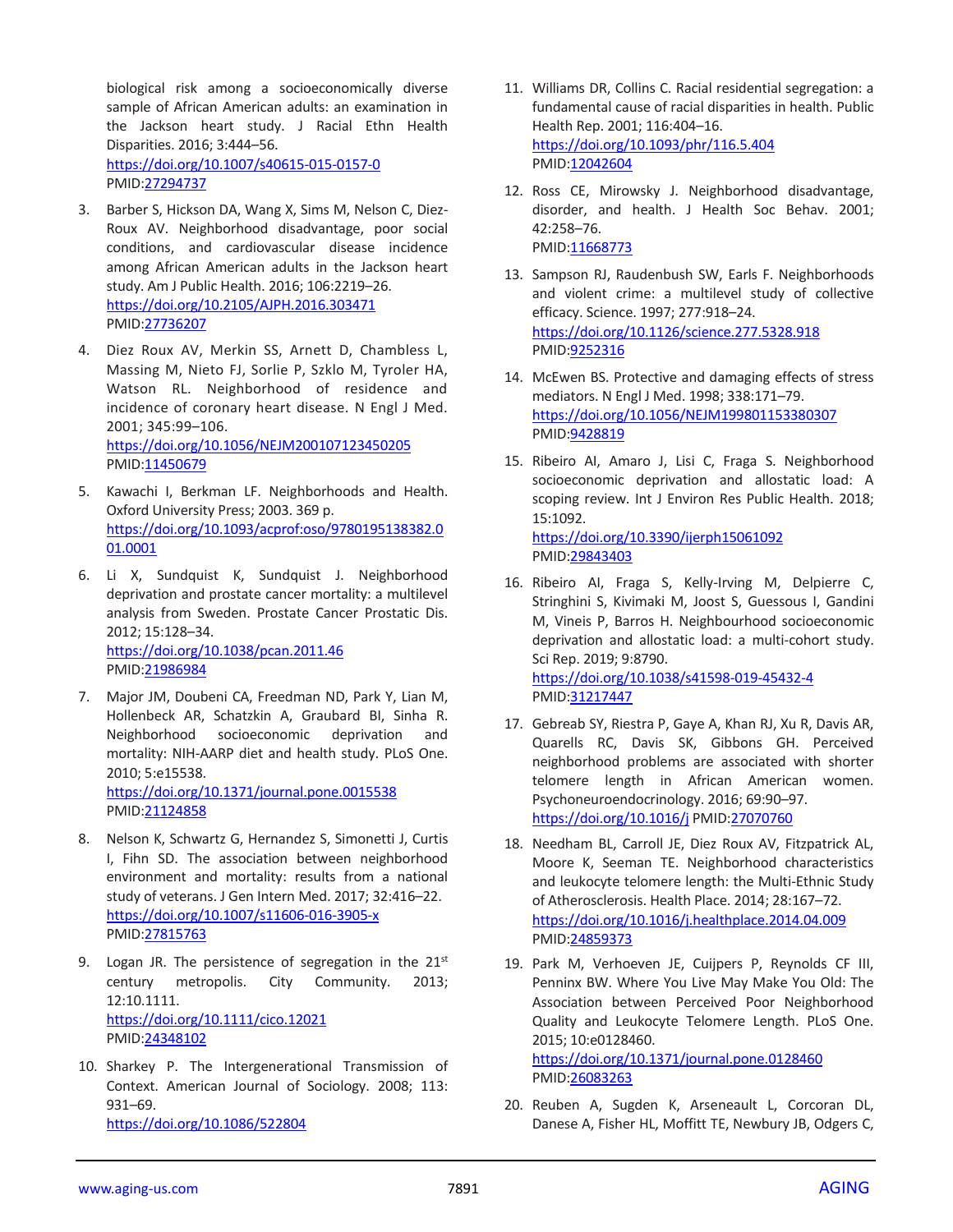Prinz J, Rasmussen LJ, Williams B, Mill J, Caspi A. Association of neighborhood disadvantage in childhood with DNA methylation in young adulthood. JAMA Netw Open. 2020; 3:e206095. <https://doi.org/10.1001/jamanetworkopen.2020.6095> PMID[:32478847](https://pubmed.ncbi.nlm.nih.gov/32478847)

- 21. Smith JA, Zhao W, Wang X, Ratliff SM, Mukherjee B, Kardia SLR, Liu Y, Roux AVD, Needham BL. Neighborhood characteristics influence DNA methylation of genes involved in stress response and inflammation: The Multi-Ethnic Study of Atherosclerosis. Epigenetics. 2017; 12:662–73. <https://doi.org/10.1080/15592294.2017.1341026> PMID[:28678593](https://pubmed.ncbi.nlm.nih.gov/28678593/)
- 22. Theall KP, Brett ZH, Shirtcliff EA, Dunn EC, Drury SS. Neighborhood disorder and telomeres: connecting children's exposure to community level stress and cellular response. Soc Sci Med. 2013; 85:50–58. <https://doi.org/10.1016/j.socscimed.2013.02.030> PMID[:23540366](https://pubmed.ncbi.nlm.nih.gov/23540366)
- 23. Ward-Caviness CK, Pu S, Martin CL, Galea S, Uddin M, Wildman DE, Koenen K, Aiello AE. Epigenetic predictors of all-cause mortality are associated with objective measures of neighborhood disadvantage in an urban population. Clin Epigenetics. 2020; 12:44. <https://doi.org/10.1186/s13148-020-00830-8> PMID[:32160902](https://pubmed.ncbi.nlm.nih.gov/32160902)
- 24. King KE, Kane JB, Scarbrough P, Hoyo C, Murphy SK. Neighborhood and Family Environment of Expectant Mothers May Influence Prenatal Programming of Adult Cancer Risk: Discussion and an Illustrative DNA Methylation Example. Biodemography Soc Biol. 2016; 62:87–104.

<https://doi.org/10.1080/19485565.2015.1126501> PMID[:27050035](https://pubmed.ncbi.nlm.nih.gov/27050035)

25. Gondalia R, Baldassari A, Holliday KM, Justice AE, Méndez-Giráldez R, Stewart JD, Liao D, Yanosky JD, Brennan KJ, Engel SM, Jordahl KM, Kennedy E, Ward-Caviness CK, et al. Methylome-wide association study provides evidence of particulate matter air pollutionassociated DNA methylation. Environ Int. 2019; 132:104723.

<https://doi.org/10.1016/j.envint.2019.03.071> PMID[:31208937](https://pubmed.ncbi.nlm.nih.gov/31208937)

26. Gruzieva O, Xu CJ, Breton CV, Annesi-Maesano I, Antó JM, Auffray C, Ballereau S, Bellander T, Bousquet J, Bustamante M, Charles MA, de Kluizenaar Y, den Dekker HT, Duijts L, et al. Epigenome-Wide Meta-Analysis of Methylation in Children Related to Prenatal NO2 Air Pollution Exposure. Environ Health Perspect. 2017; 125:104–10. <https://doi.org/10.1289/EHP36> PMID[:27448387](https://pubmed.ncbi.nlm.nih.gov/27448387)

- 27. Lei MK, Simons RL, Beach SR, Philibert RA. Neighborhood disadvantage and biological aging: using marginal structural models to assess the link between neighborhood census variables and epigenetic aging. J Gerontol B Psychol Sci Soc Sci. 2019; 74:e50–59. <https://doi.org/10.1093/geronb/gbx015> PMI[D:28329838](https://pubmed.ncbi.nlm.nih.gov/28329838)
- 28. Hannum G, Guinney J, Zhao L, Zhang L, Hughes G, Sadda S, Klotzle B, Bibikova M, Fan JB, Gao Y, Deconde R, Chen M, Rajapakse I, et al. Genome-wide methylation profiles reveal quantitative views of human aging rates. Mol Cell. 2013; 49:359–67. <https://doi.org/10.1016/j.molcel.2012.10.016> PMI[D:23177740](https://pubmed.ncbi.nlm.nih.gov/23177740)
- 29. Horvath S. DNA methylation age of human tissues and cell types. Genome Biol. 2013; 14:R115. <https://doi.org/10.1186/gb-2013-14-10-r115> PMI[D:24138928](https://pubmed.ncbi.nlm.nih.gov/24138928)
- 30. Levine ME, Lu AT, Quach A, Chen BH, Assimes TL, Bandinelli S, Hou L, Baccarelli AA, Stewart JD, Li Y, Whitsel EA, Wilson JG, Reiner AP, et al. An epigenetic biomarker of aging for lifespan and healthspan. Aging (Albany NY). 2018; 10:573–91. <https://doi.org/10.18632/aging.101414> PMI[D:29676998](https://pubmed.ncbi.nlm.nih.gov/29676998)
- 31. Horvath S, Raj K. DNA methylation-based biomarkers and the epigenetic clock theory of ageing. Nat Rev Genet. 2018; 19:371–84. <https://doi.org/10.1038/s41576-018-0004-3> PMI[D:29643443](https://pubmed.ncbi.nlm.nih.gov/29643443)
- 32. Marini S, Davis KA, Soare TW, Zhu Y, Suderman MJ, Simpkin AJ, Smith ADA, Wolf EJ, Relton CL, Dunn EC. Adversity exposure during sensitive periods predicts accelerated epigenetic aging in children. Psychoneuroendocrinology. 2020; 113:104484. <https://doi.org/10.1016/j.psyneuen.2019.104484> PMI[D:31918390](https://pubmed.ncbi.nlm.nih.gov/31918390)
- 33. Jovanovic T, Vance LA, Cross D, Knight AK, Kilaru V, Michopoulos V, Klengel T, Smith AK. Exposure to Violence Accelerates Epigenetic Aging in Children. Sci Rep. 2017; 7:8962. <https://doi.org/10.1038/s41598-017-09235-9> PMI[D:28827677](https://pubmed.ncbi.nlm.nih.gov/28827677)
- 34. Ward-Caviness CK, Nwanaji-Enwerem JC, Wolf K, Wahl S, Colicino E, Trevisi L, Kloog I, Just AC, Vokonas P, Cyrys J, Gieger C, Schwartz J, Baccarelli AA, et al. Longterm exposure to air pollution is associated with biological aging. Oncotarget. 2016; 7:74510–25. <https://doi.org/10.18632/oncotarget.12903> PMI[D:27793020](https://pubmed.ncbi.nlm.nih.gov/27793020)
- 35. Barber S, Hickson DA, Kawachi I, Subramanian SV, Earls F. Double-jeopardy: The joint impact of neighborhood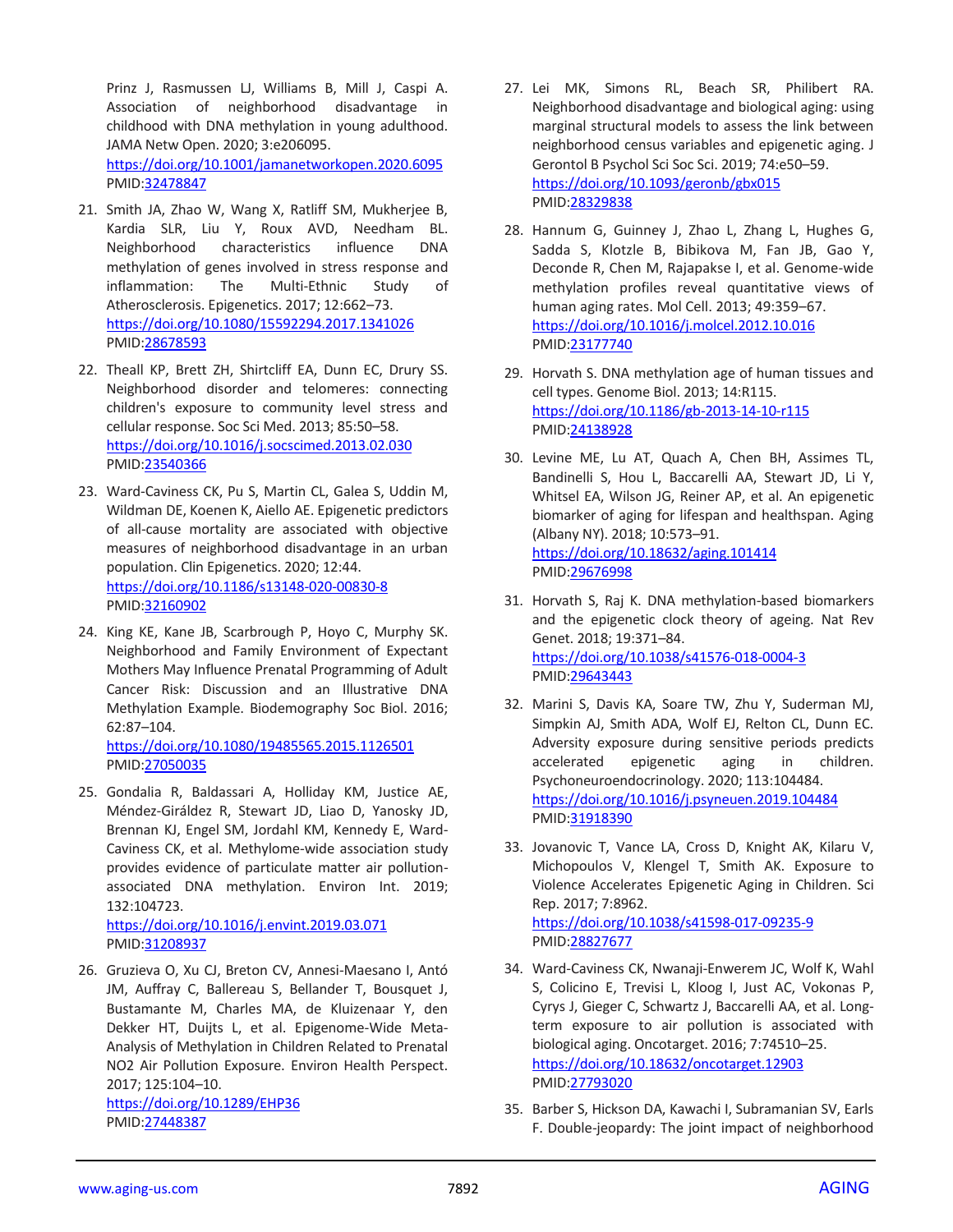disadvantage and low social cohesion on cumulative risk of disease among African American men and women in the Jackson Heart Study. Soc Sci Med. 2016; 153:107–15.

<https://doi.org/10.1016/j.socscimed.2016.02.001> PMID[:26894941](https://pubmed.ncbi.nlm.nih.gov/26894941)

- 36. Dawson CT, Wu W, Fennie KP, Ibañez G, Cano MÁ, Pettit JW, Trepka MJ. Perceived neighborhood social cohesion moderates the relationship between neighborhood structural disadvantage and adolescent depressive symptoms. Health Place. 2019; 56:88–98. <https://doi.org/10.1016/j.healthplace.2019.01.001> PMID[:30711776](https://pubmed.ncbi.nlm.nih.gov/30711776)
- 37. Fone D, White J, Farewell D, Kelly M, John G, Lloyd K, Williams G, Dunstan F. Effect of neighbourhood deprivation and social cohesion on mental health inequality: a multilevel population-based longitudinal study. Psychol Med. 2014; 44:2449–600. <https://doi.org/10.1017/S0033291713003255> PMID[:24451050](https://pubmed.ncbi.nlm.nih.gov/24451050)
- 38. Fone D, Dunstan F, Lloyd K, Williams G, Watkins J, Palmer S. Does social cohesion modify the association between area income deprivation and mental health? a multilevel analysis. Int J Epidemiol. 2007; 36:338–45. <https://doi.org/10.1093/ije/dym004> PMID[:17329315](https://pubmed.ncbi.nlm.nih.gov/17329315)
- 39. McCrory C, Fiorito G, McLoughlin S, Polidoro S, Cheallaigh CN, Bourke N, Karisola P, Alenius H, Vineis P, Layte R, Kenny RA. Epigenetic clocks and allostatic load reveal potential sex-specific drivers of biological aging. J Gerontol A Biol Sci Med Sci. 2020; 75:495–503. <https://doi.org/10.1093/gerona/glz241> PMID[:31603985](https://pubmed.ncbi.nlm.nih.gov/31603985)
- 40. Clark CR, Ommerborn MJ, Hickson DA, Grooms KN, Sims M, Taylor HA, Albert MA. Neighborhood disadvantage, neighborhood safety and cardiometabolic risk factors in African Americans: biosocial associations in the Jackson heart study. PLoS One. 2013; 8:e63254. <https://doi.org/10.1371/journal.pone.0063254> PMID[:23691005](https://pubmed.ncbi.nlm.nih.gov/23691005)
- 41. Assibey-Mensah V, Fabio A, Mendez DD, Lee PC, Roberts JM, Catov JM. Neighbourhood assets and early pregnancy cardiometabolic risk factors. Paediatr Perinat Epidemiol. 2019; 33:79–87. <https://doi.org/10.1111/ppe.12531> PMID[:30632180](https://pubmed.ncbi.nlm.nih.gov/30632180)
- 42. Broyles ST, Staiano AE, Drazba KT, Gupta AK, Sothern M, Katzmarzyk PT. Elevated c-reactive protein in children from risky neighborhoods: evidence for a stress pathway linking neighborhoods and inflammation in children. PLoS One. 2012; 7:e45419. <https://doi.org/10.1371/journal.pone.0045419> PMID[:23049799](https://pubmed.ncbi.nlm.nih.gov/23049799)
- 43. Keita AD, Judd SE, Howard VJ, Carson AP, Ard JD, Fernandez JR. Associations of neighborhood area level deprivation with the metabolic syndrome and inflammation among middle- and older- age adults. BMC Public Health. 2014; 14:1319. <https://doi.org/10.1186/1471-2458-14-1319> PMI[D:25539758](https://pubmed.ncbi.nlm.nih.gov/25539758)
- 44. Sampson RJ, Raudenbush SW. Systematic Social Observation of Public Spaces: A New Look at Disorder in Urban Neighborhoods. American Journal of Sociology. 1999; 105:603–51. <https://doi.org/10.1086/210356>
- 45. Hill EJ, Gallagher J. AIA Detroit: The American Institute of Architects Guide to Detroit Architecture. Detroit, MI: Wayne State University Press. 2002.
- 46. Lê F, Ahern J, Galea S. Neighborhood education inequality and drinking behavior. Drug Alcohol Depend. 2010; 112:18–26. <https://doi.org/10.1016/j.drugalcdep.2010.05.005> PMI[D:20541875](https://pubmed.ncbi.nlm.nih.gov/20541875)
- 47. Echeverría S, Diez-Roux AV, Shea S, Borrell LN, Jackson S. Associations of neighborhood problems and neighborhood social cohesion with mental health and health behaviors: the Multi-Ethnic Study of Atherosclerosis. Health Place. 2008; 14:853–65. <https://doi.org/10.1016/j.healthplace.2008.01.004> PMI[D:18328772](https://pubmed.ncbi.nlm.nih.gov/18328772)
- 48. Johns LE, Aiello AE, Cheng C, Galea S, Koenen KC, Uddin M. Neighborhood social cohesion and posttraumatic stress disorder in a community-based sample: findings from the detroit neighborhood health study. Soc Psychiatry Psychiatr Epidemiol. 2012; 47:1899–906.

<https://doi.org/10.1007/s00127-012-0506-9> PMI[D:22526824](https://pubmed.ncbi.nlm.nih.gov/22526824)

49. Koenen KC, Uddin M, Chang SC, Aiello AE, Wildman DE, Goldmann E, Galea S. SLC6A4 methylation modifies the effect of the number of traumatic events on risk for posttraumatic stress disorder. Depress Anxiety. 2011; 28:639–47. <https://doi.org/10.1002/da.20825>

PMI[D:21608084](https://pubmed.ncbi.nlm.nih.gov/21608084)

- 50. Barfield RT, Kilaru V, Smith AK, Conneely KN. CpGassoc: an R function for analysis of DNA methylation microarray data. Bioinformatics. 2012; 28:1280–81. <https://doi.org/10.1093/bioinformatics/bts124> PMI[D:22451269](https://pubmed.ncbi.nlm.nih.gov/22451269)
- 51. Chen YA, Lemire M, Choufani S, Butcher DT, Grafodatskaya D, Zanke BW, Gallinger S, Hudson TJ, Weksberg R. Discovery of cross-reactive probes and polymorphic CpGs in the illumina infinium HumanMethylation450 microarray. Epigenetics. 2013;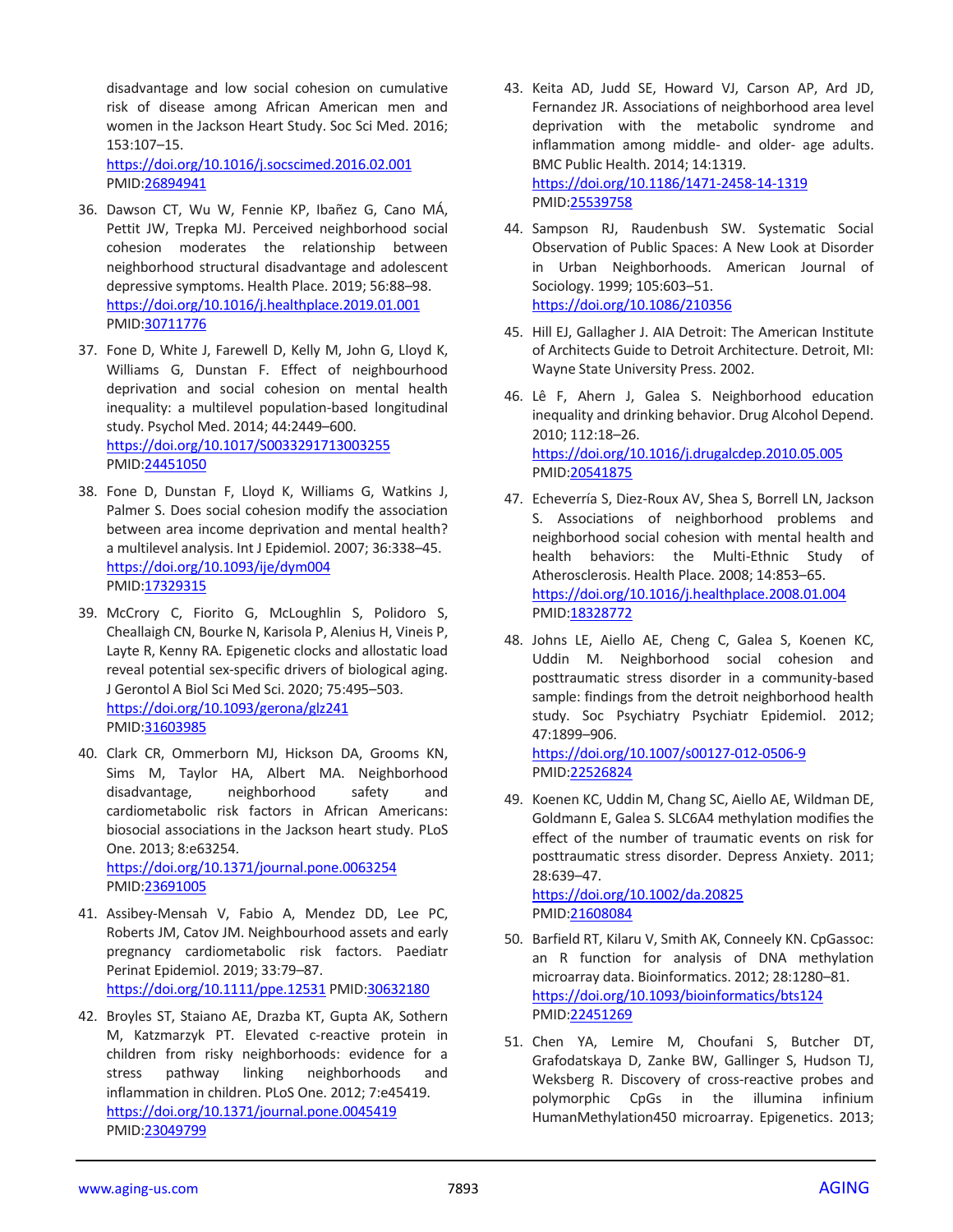8:203–09. <https://doi.org/10.4161/epi.23470> PMID[:23314698](https://pubmed.ncbi.nlm.nih.gov/23314698)

52. Pidsley R, Y Wong CC, Volta M, Lunnon K, Mill J, Schalkwyk LC. A data-driven approach to preprocessing illumina 450K methylation array data. BMC Genomics. 2013; 14:293. <https://doi.org/10.1186/1471-2164-14-293>

PMID[:23631413](https://pubmed.ncbi.nlm.nih.gov/23631413)

53. Teschendorff AE, Marabita F, Lechner M, Bartlett T, Tegner J, Gomez-Cabrero D, Beck S. A beta-mixture quantile normalization method for correcting probe design bias in Illumina Infinium 450 k DNA methylation data. Bioinformatics. 2013; 29:189–96.

<https://doi.org/10.1093/bioinformatics/bts680> PMID[:23175756](https://pubmed.ncbi.nlm.nih.gov/23175756)

- 54. Leek JT, Johnson WE, Parker HS, Jaffe AE, Storey JD. The sva package for removing batch effects and other unwanted variation in high-throughput experiments. Bioinformatics. 2012; 28:882–83. <https://doi.org/10.1093/bioinformatics/bts034> PMI[D:22257669](https://pubmed.ncbi.nlm.nih.gov/22257669)
- 55. Houseman EA, Accomando WP, Koestler DC, Christensen BC, Marsit CJ, Nelson HH, Wiencke JK, Kelsey KT. DNA methylation arrays as surrogate measures of cell mixture distribution. BMC Bioinformatics. 2012; 13:86. <https://doi.org/10.1186/1471-2105-13-86> PMI[D:22568884](https://pubmed.ncbi.nlm.nih.gov/22568884)
- 56. R Core Development Team. R: A language and environment for statistical computing. Vienna, Austria. 2019.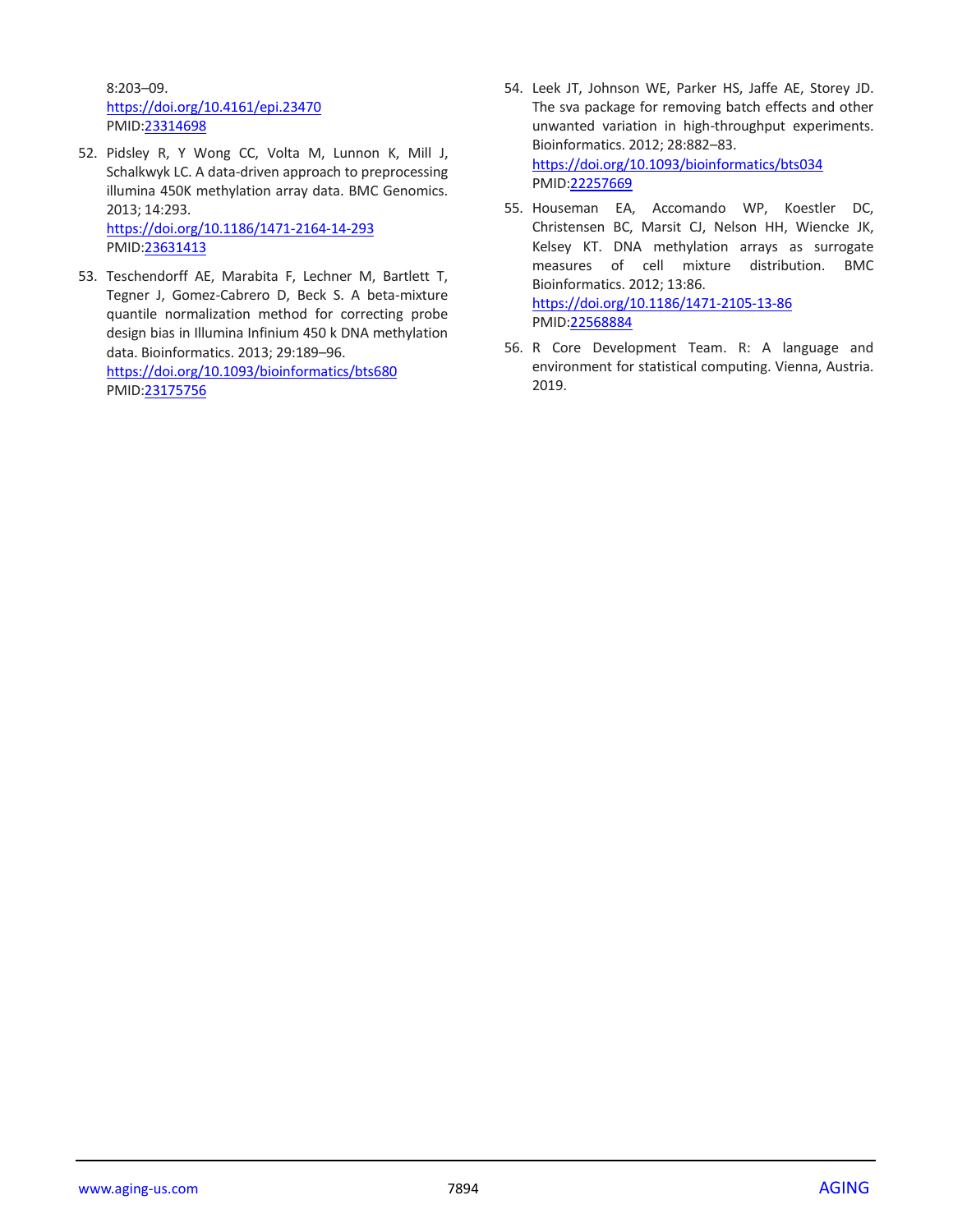# **SUPPLEMENTARY MATERIALS**

# **Supplementary Figures**



**Supplementary Figure 1.** Correlations between chronological age and (**A**) Horvath's DNAm age, (**B**) Hannum's DNAm age, and (**C**) Levine's PhenoAge.



**Supplementary Figure 2. Association between neighborhood poverty and DNAm aging acceleration measures stratified by neighborhood social cohesion for total sample (square), high social cohesion (triangle), and low social cohesion (circle).**  Models adjusted for race/ethnicity, education level, employment, smoking status, alcohol intake, and years residing in current neighborhood. Black symbols represent associations with Horvath age acceleration, dark gray represent Hannum age acceleration, and light gray represent PhenoAge acceleration.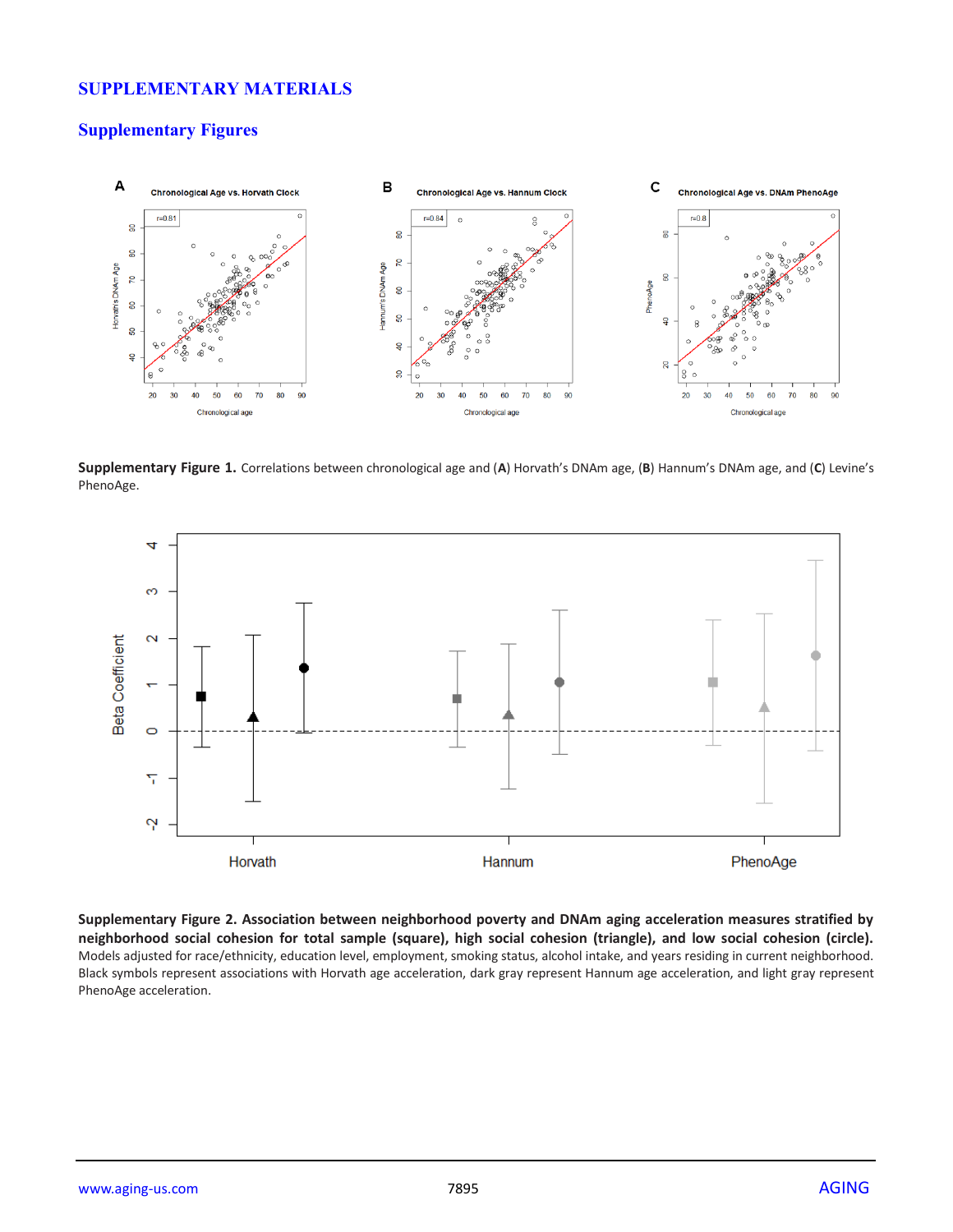# **Supplementary Tables**

**Supplementary Table 1. Definitions and distributions (mean and standard deviation (SD)) for the 19 neighborhood quality indicators assessed by two trained assessors for a select number of census block groups in the Detroit Neighborhood Health Study.**

| Neighborhood<br>quality indicator | Metric as evaluated by trained assessor                                                                                                                                                                                                                        | <b>Mean</b> | <b>SD</b> |
|-----------------------------------|----------------------------------------------------------------------------------------------------------------------------------------------------------------------------------------------------------------------------------------------------------------|-------------|-----------|
| HQ1                               | Are there any buildings with broken windows, boarded up windows, or boarded up<br>doors? Percent of sampled block group segments within Neighborhood that have<br>"Yes" for this question.                                                                     | 34.2        | 14.1      |
| HQ <sub>2</sub>                   | Are there any buildings with outside damage that can only be corrected by major<br>repairs such as siding, shingles, boards, brick, concrete, and stucco? Percent of<br>sampled block group segments within Neighborhood that have "Yes" for this<br>question. | 29.7        | 14        |
| HQ3                               | Are there any entirely vacant buildings? Percent of sampled block group segments<br>within Neighborhood that have "Yes" for this question.                                                                                                                     | 34          | 11.8      |
| HQ4                               | Are there any empty, vacant lots? Percent of sampled block group segments within<br>Neighborhood that have "Yes" for this question.                                                                                                                            | 32.6        | 21.4      |
| HQ <sub>5</sub>                   | Are there any construction sites? Percent of sampled block group segments within<br>Neighborhood that have "Yes" for this question.                                                                                                                            | 2.4         | 2.5       |
| HQ <sub>6</sub>                   | Is there a community garden? Percent of sampled block group segments within<br>Neighborhood that have "Yes" for this question.                                                                                                                                 | 0.566       | 0.873     |
| HQ7                               | Is there graffiti (non-art)? Percent of sampled block group segments within<br>Neighborhood that have "Yes" for this question.                                                                                                                                 | 17.2        | 10.3      |
| HQ8                               | Are the street and sidewalk clean? Percent of sampled block group segments within<br>Neighborhood that have "Yes" for this question.                                                                                                                           | 73.3        | 14.1      |
| HQ <sub>9</sub>                   | Are there any big, mature trees? Percent of sampled block group segments within<br>Neighborhood that have "Yes" for this question.                                                                                                                             | 83.1        | 9.64      |
| <b>HQ10</b>                       | Is there heavy traffic volume? Percent of sampled block group segments within<br>Neighborhood that have "Yes" for this question.                                                                                                                               | 30.2        | 10.8      |
| HQ11                              | Is the street in poor condition? Percent of sampled block group segments within<br>Neighborhood that have "Yes" for this question.                                                                                                                             | 33          | 11.4      |
| HQ12                              | Is the sidewalk in poor condition? Percent of sampled block group segments within<br>Neighborhood that have "Yes" for this question.                                                                                                                           | 58.7        | 15.2      |
| HQ13                              | Is the street noisy? Percent of sampled block group segments within Neighborhood<br>that have "Yes" for this question.                                                                                                                                         | 26.9        | 10.3      |
| <b>HQ14</b>                       | Are there people visible on the street? Percent of sampled block group segments<br>within Neighborhood that have "Yes" for this question.                                                                                                                      | 13.7        | 8.68      |
| HQ15                              | Are there any abandoned cars? Percent of sampled block group segments within<br>Neighborhood that have "Yes" for this question.                                                                                                                                | 6.57        | 4.04      |
| <b>HQ16</b>                       | Are any of the following signs visible? A. Neighborhood or Crime Watch. B.<br>Security warning signs. Percent of sampled block group segments within<br>Neighborhood that have "Yes" for this question.                                                        | 51.8        | 14.4      |
| HQ17                              | Are there any tobacco product advertising signs visible? Percent of sampled block<br>group segments within Neighborhood that have "Yes" for this question.                                                                                                     | 1.65        | 1.88      |
| <b>HQ18</b>                       | Are there any alcohol advertising signs visible? Percent of sampled block group<br>segments within Neighborhood that have "Yes" for this question.                                                                                                             | 2.49        | 2.01      |
| HQ19                              | Are there any For Sale OR For Lease OR For Rent signs visible? Percent of sampled<br>block group segments within Neighborhood that have "Yes" for this question.                                                                                               | 18.6        | 6.72      |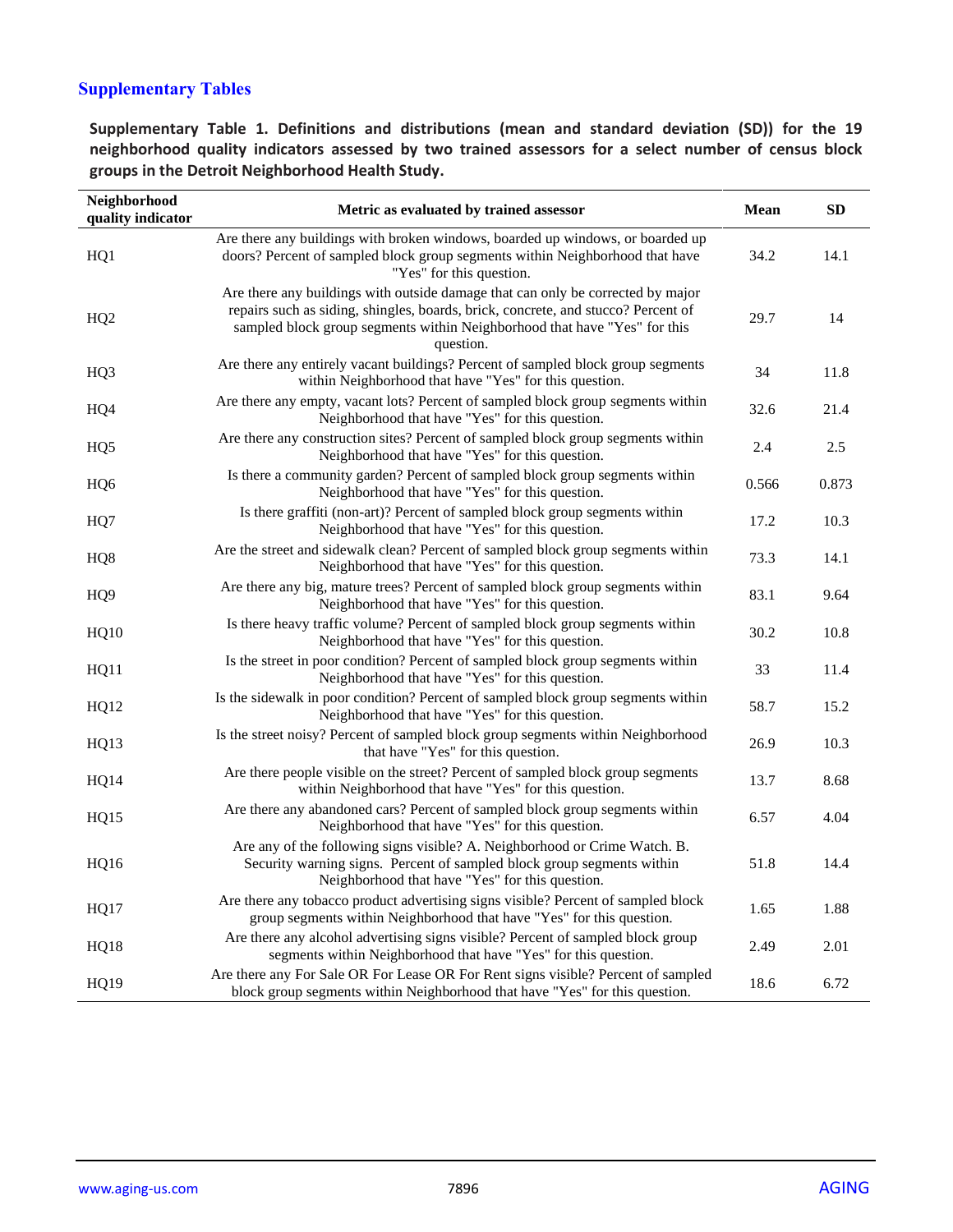|                             | PC1     | PC2     | PC <sub>3</sub> | PC4     | PC5     | PC <sub>6</sub> | PC7     | PC8     |
|-----------------------------|---------|---------|-----------------|---------|---------|-----------------|---------|---------|
| HQ1                         | $-0.35$ | 0.10    | $-0.08$         | 0.06    | $-0.12$ | 0.07            | $-0.02$ | 0.00    |
| HQ2                         | $-0.36$ | 0.10    | 0.00            | $-0.03$ | $-0.11$ | 0.05            | 0.04    | 0.21    |
| HQ3                         | $-0.29$ | 0.19    | $-0.18$         | 0.08    | $-0.15$ | 0.20            | 0.00    | $-0.14$ |
| HQ4                         | $-0.35$ | $-0.04$ | 0.08            | $-0.14$ | 0.17    | 0.07            | $-0.26$ | 0.15    |
| HQ <sub>5</sub>             | $-0.02$ | $-0.16$ | $-0.39$         | 0.16    | 0.43    | 0.48            | 0.10    | $-0.08$ |
| HQ <sub>6</sub>             | $-0.08$ | $-0.01$ | 0.14            | 0.73    | 0.18    | $-0.25$         | 0.12    | $-0.30$ |
| HQ7                         | $-0.23$ | $-0.21$ | 0.19            | 0.34    | $-0.23$ | 0.15            | 0.08    | 0.35    |
| HQ8                         | 0.33    | 0.06    | 0.01            | 0.21    | $-0.18$ | $-0.06$         | 0.22    | $-0.04$ |
| HQ <sub>9</sub>             | 0.12    | 0.28    | 0.02            | 0.16    | 0.57    | $-0.25$         | $-0.16$ | 0.59    |
| HQ10                        | 0.01    | $-0.45$ | 0.11            | $-0.10$ | 0.27    | 0.07            | 0.11    | $-0.02$ |
| <b>HQ11</b>                 | $-0.30$ | 0.07    | 0.11            | 0.20    | 0.16    | $-0.16$         | $-0.06$ | $-0.28$ |
| HQ12                        | $-0.32$ | 0.20    | 0.03            | $-0.06$ | 0.15    | 0.08            | 0.02    | $-0.05$ |
| HQ13                        | 0.03    | $-0.47$ | 0.02            | $-0.02$ | 0.20    | 0.14            | $-0.11$ | $-0.20$ |
| HQ14                        | $-0.06$ | $-0.42$ | $-0.03$         | 0.10    | $-0.16$ | $-0.12$         | 0.34    | 0.43    |
| <b>HQ15</b>                 | $-0.22$ | 0.12    | $-0.21$         | $-0.23$ | 0.19    | $-0.20$         | 0.75    | $-0.03$ |
| HQ16                        | 0.28    | 0.24    | $-0.22$         | 0.01    | 0.03    | 0.05            | 0.14    | $-0.03$ |
| HQ17                        | $-0.05$ | $-0.17$ | $-0.52$         | $-0.07$ | 0.08    | $-0.30$         | $-0.20$ | $-0.02$ |
| HQ18                        | $-0.13$ | $-0.20$ | $-0.40$         | 0.05    | $-0.20$ | $-0.50$         | $-0.22$ | $-0.05$ |
| HQ19                        | 0.08    | 0.09    | $-0.45$         | 0.33    | $-0.16$ | 0.35            | $-0.08$ | 0.20    |
| Eigenvalue                  | 6.6     | 3.7     | 2.5             | 1.3     | 1.0     | 0.8             | 0.6     | 0.6     |
| % of variation<br>explained | 35.0%   | 19.3%   | 12.7%           | 7.0%    | 5.0%    | 4.3%            | 3.0%    | 2.8%    |

**Supplementary Table 2. Loadings for each of the top eight principal components.**

**Supplementary Table 3. Association between neighborhod characteristics aand epigenetic aging.**

|                              | All                  |                        |                          | Women                    |                      | Men                  |  |  |
|------------------------------|----------------------|------------------------|--------------------------|--------------------------|----------------------|----------------------|--|--|
|                              | Model A <sup>A</sup> | Model $B^B$            | <b>Model A</b>           | <b>Model B</b>           | <b>Model A</b>       | <b>Model B</b>       |  |  |
|                              | $\beta$ (95% CI)     | $\beta$ (95% CI)       | $\beta$ (95% CI)         | $\beta$ (95% CI)         | $\beta$ (95% CI)     | $\beta$ (95% CI)     |  |  |
|                              |                      |                        | Neighborhood poverty     |                          |                      |                      |  |  |
| Horvath age<br>acceleration  | $0.7(-0.3, 1.8)$     | $0.8(-0.2, 1.8)$       | $0.7(-0.7, 2.1)$         | $0.7(-0.7, 2.0)$         | $0.1(-1.5, 1.7)$     | $0.2(-1.4, 1.9)$     |  |  |
| Hannaum age<br>acceleration  | $0.7(-0.3, 1.7)$     | $0.8(-0.1, 1.7)$       | $0.9(-0.5, 2.3)$         | $0.6(-0.6, 1.9)$         | $-0.3$ $(-1.7, 1.2)$ | $0.3(-1.2, 1.8)$     |  |  |
| PhenoAge<br>acceleration     | $1.0(-0.3, 2.4)$     | $1.1(-0.2, 2.3)$       | $1.4(-0.4, 3.3)$         | $1.0(-0.8, 2.7)$         | $-0.3$ $(-2.2, 1.5)$ | $0.6(-1.3, 2.5)$     |  |  |
| Neighborhood social cohesion |                      |                        |                          |                          |                      |                      |  |  |
| Horvath age<br>acceleration  | $0.0 (-0.5, 0.5)$    | $0.0(-0.4, 0.5)$       | $0.3$ (-0.4, 0.9)        | $0.1$ ( $-0.4$ , $0.7$ ) | $-0.3$ $(-1.0, 0.5)$ | $-0.1$ $(-0.9, 0.6)$ |  |  |
| Hannaum age<br>acceleration  | $-0.1$ $(-0.6, 0.4)$ | $-0.1$ $(-0.5, 0.3)$   | $0.2$ ( $-0.5$ , $0.8$ ) | $0.1$ ( $-0.5$ , $0.6$ ) | $-0.6(-1.2, 0.1)$    | $-0.5$ $(-1.2, 0.1)$ |  |  |
| PhenoAge<br>acceleration     | $-0.3(0.9, 0.3)$     | $-0.2$ ( $-0.8$ , 0.4) | $0.1$ ( $-0.7$ , $1.0$ ) | $0.2$ ( $-0.6$ , $0.9$ ) | $-0.7$ $(-1.6, 0.1)$ | $-0.7$ $(-1.5, 0.1)$ |  |  |

AModels are adjusted for race/ethnicity, education level, employment, smoking status, alcohol intake, years residing in current neighborhood.

BModels are adjusted for race/ethnicity, education level, employment, smoking status, alcohol intake, years residing in current neighborhood, and cell proportion estimates.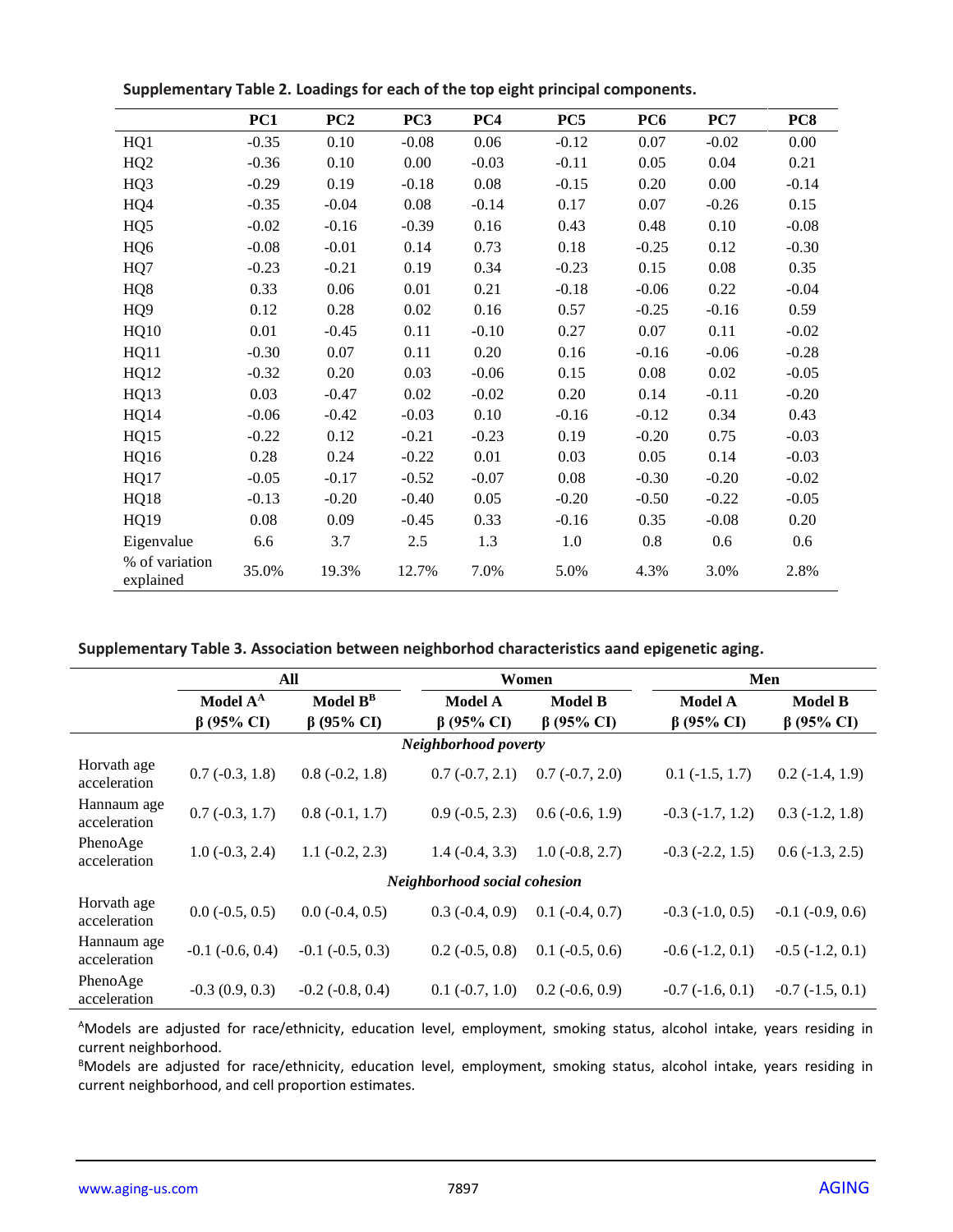|                          | All                      |                          |                           | Women                    | Men                      |                          |  |  |
|--------------------------|--------------------------|--------------------------|---------------------------|--------------------------|--------------------------|--------------------------|--|--|
|                          | Model A <sup>A</sup>     | Model $B^B$              | Model A<br><b>Model B</b> |                          | Model A                  | <b>Model B</b>           |  |  |
|                          | $\beta$ (95% CI)         | $\beta$ (95% CI)         | $\beta$ (95% CI)          | $\beta$ (95% CI)         | $\beta$ (95% CI)         | $\beta$ (95% CI)         |  |  |
| Horvath age acceleration |                          |                          |                           |                          |                          |                          |  |  |
| PC1                      | $-0.1$ $(-0.6, 0.3)$     | $-0.3$ $(-0.6, 0.1)$     | $-0.1$ $(-0.6, 0.4)$      | $-0.3$ $(-0.8, 0.2)$     | $0.2$ ( $-0.5$ , $0.9$ ) | $0.1$ ( $-0.6, 0.7$ )    |  |  |
| PC <sub>2</sub>          | $0.0$ ( $-0.5$ , $0.6$ ) | $0.1$ ( $-0.3$ , $0.6$ ) | $-0.1$ $(-0.8, 0.6)$      | $-0.3$ $(-0.9, 0.4)$     | $0.1 (-0.7, 0.9)$        | $0.5$ ( $-0.3$ , 1.2)    |  |  |
| PC <sub>3</sub>          | $0.7(-0.1, 1.3)$         | $0.4 (-0.3, 1.0)$        | $0.7(-0.2, 1.6)$          | $0.5$ ( $-0.3$ , 1.4)    | $-0.1$ $(-1.1, 1.0)$     | $-0.4$ $(-1.4, 0.6)$     |  |  |
| PC4                      | $-0.3$ $(-1.2, 0.7)$     | $-0.1$ $(-0.9, 0.8)$     | $0.0$ ( $-1.3$ , $1.3$ )  | $0.1(-1.1, 1.3)$         | $-0.4$ $(-1.8, 1.0)$     | $-0.4$ $(-1.7, 1.0)$     |  |  |
| PC <sub>5</sub>          | $0.0(-1.1, 1.1)$         | $-0.4$ $(-1.4, 0.6)$     | $0.2$ ( $-1.2$ , 1.6)     | $-0.4$ $(-1.7, 0.9)$     | $0.2$ ( $-1.2$ , 1.6)    | $-0.4$ $(-2.1, 1.4)$     |  |  |
| PC <sub>6</sub>          | $1.0(-0.2, 2.1)$         | $0.9(-0.1, 2.0)$         | 1.6(0.0, 3.1)             | 1.5(0.0, 2.9)            | $0.0 (-1.7, 1.8)$        | $0.1(-1.7, 1.9)$         |  |  |
| PC7                      | 1.8(0.4, 3.1)            | $0.8(-0.5, 2.1)$         | $0.9(-0.9, 2.8)$          | $-0.4$ $(-2.3, 1.6)$     | $1.9(-0.1, 4.0)$         | $1.6(-0.4, 3.6)$         |  |  |
| PC8                      | $0.1$ ( $-1.4$ , $1.7$ ) | $-0.1$ $(-1.5, 1.3)$     | $-0.1$ $(-2.1, 1.8)$      | $0.0$ ( $-1.8$ , 1.9)    | $-0.6$ $(-3.0, 1.9)$     | $-0.5$ $(-3.0, 2.0)$     |  |  |
|                          |                          |                          | Hannum age acceleration   |                          |                          |                          |  |  |
| PC1                      | $-0.2$ $(-0.6, 0.2)$     | $-0.2$ $(-0.6, 0.1)$     | $-0.2$ $(-0.7, 0.3)$      | $-0.3$ $(-0.8, 0.1)$     | $0.3 (-0.3, 0.8)$        | $0.2 (-0.4, 0.7)$        |  |  |
| PC <sub>2</sub>          | $0.1$ ( $-0.4$ , $0.6$ ) | $0.1$ ( $-0.3$ , $0.6$ ) | $-0.1$ $(-0.8, 0.6)$      | $-0.3$ $(-0.9, 0.4)$     | $0.3$ ( $-0.5$ , 1.0)    | $0.4 (-0.3, 1.1)$        |  |  |
| PC <sub>3</sub>          | $0.3$ ( $-0.3$ , $1.0$ ) | $-0.1$ $(-0.6, 0.6)$     | $0.2(-0.7, 1.1)$          | $-0.0$ $(-0.8, 0.7)$     | $-0.0$ $(-1.0, 0.9)$     | $-0.5$ $(-1.4, 0.5)$     |  |  |
| PC <sub>4</sub>          | $-0.1$ $(-1.0, 0.7)$     | $0.1$ ( $-0.6$ , $0.9$ ) | $0.0$ ( $-1.2$ , $1.3$ )  | $0.3$ ( $-0.8$ , 1.4)    | $-0.1$ $(-1.4, 1.2)$     | $-0.1$ $(-1.3, 1.1)$     |  |  |
| PC <sub>5</sub>          | $-0.0$ $(-1.1, 1.0)$     | $-0.3$ $(-1.2, 0.6)$     | $0.1$ ( $-1.2$ , $1.5$ )  | $-0.5$ $(-1.7, 0.7)$     | $0.8(-0.8, 2.4)$         | $0.6(-0.9, 2.2)$         |  |  |
| PC <sub>6</sub>          | $0.4$ ( $-0.8$ , 1.5)    | $0.4 (-0.7, 1.4)$        | $1.1 (-0.5, 2.6)$         | $0.6(-0.8, 2.0)$         | $-0.7$ $(-2.3, 0.9)$     | $0.1$ ( $-1.6$ , $1.7$ ) |  |  |
| PC7                      | 1.7(0.4, 3.0)            | $0.6$ ( $-0.6$ , 1.8)    | $1.5(-0.3, 3.3)$          | $-0.2$ $(-2.0, 1.6)$     | $1.1(-0.8, 2.9)$         | $1.5(-0.3, 3.3)$         |  |  |
| PC <sub>8</sub>          | $0.3$ ( $-1.2$ , $1.8$ ) | $-0.1$ $(-1.5, 1.2)$     | $0.9$ ( $-1.0$ , $2.8$ )  | $0.9(-0.8, 2.6)$         | $-1.9(-4.1, 0.2)$        | $-2.3$ $(-4.4, -0.1)$    |  |  |
| PhenoAge acceleration    |                          |                          |                           |                          |                          |                          |  |  |
| PC1                      | $-0.3$ $(-0.8, 0.2)$     | $-0.4$ $(-0.8, 0.1)$     | $-0.3$ $(-1.0, 0.4)$      | $-0.5$ $(-1.1, 0.2)$     | $0.3(-0.5, 1.0)$         | $0.2$ ( $-0.6$ , $0.9$ ) |  |  |
| PC <sub>2</sub>          | $-0.1$ $(-0.8, 0.6)$     | $-0.1$ $(-0.7, 0.5)$     | $-0.4$ $(-1.3, 0.5)$      | $-0.6$ $(-1.5, 0.2)$     | $0.1$ ( $-0.8$ , 1.0)    | $0.2(-0.7, 1.1)$         |  |  |
| PC3                      | $0.4 (-0.4, 1.3)$        | $0.0$ (-0.8, 0.8)        | $0.3$ ( $-0.9$ , 1.5)     | $-0.1$ $(-1.2, 1.0)$     | $-0.1$ $(-1.8, 0.5)$     | $-0.6$ $(-1.7, 0.6)$     |  |  |
| PC <sub>4</sub>          | $-0.6$ $(-1.8, 0.5)$     | $-0.4$ $(-1.4, 0.7)$     | $-0.2$ $(-1.8, 1.5)$      | $-0.1$ $(-1.6, 1.5)$     | $-0.9$ $(-2.5, 0.7)$     | $-1.1$ $(-2.6, 0.4)$     |  |  |
| PC <sub>5</sub>          | $-0.6$ $(-1.9, 0.7)$     | $-0.8$ $(-2.0, 0.5)$     | $-0.6$ $(-2.4, 1.2)$      | $-1.0$ ( $-2.7, 0.6$ )   | $-0.2$ $(-2.3, 1.9)$     | $-0.5$ $(-2.5, 1.5)$     |  |  |
| PC <sub>6</sub>          | $0.4$ ( $-1.1$ , $1.9$ ) | $0.5$ ( $-0.9$ , $1.9$ ) | $1.5(-0.6, 3.6)$          | $0.9(-1.0, 2.8)$         | $-1.0$ $(-3.0, 1.0)$     | $-0.3$ $(-2.3, 1.8)$     |  |  |
| PC7                      | 2.1(0.4, 3.8)            | $0.8(-0.8, 2.5)$         | $2.4 (-0.0, 4.9)$         | $0.3$ ( $-2.3$ , $2.7$ ) | $0.2$ ( $-2.2$ , 2.6)    | $0.4$ (-2.0, 2.7)        |  |  |
| PC8                      | $-0.0$ $(-1.9, 1.9)$     | $-0.7$ $(-2.5, 1.1)$     | $-0.2$ $(-2.8, 2.4)$      | $-0.6$ $(-3.0, 1.8)$     | $-0.8$ $(-3.7, 2.0)$     | $-0.4$ $(-3.3, 2.4)$     |  |  |

**Supplementary Table 4. Association between principal components and epigenetic aging.**

<sup>A</sup>Models are adjusted for race/ethnicity, education level, employment, smoking status, alcohol intake, and years residing in current neighborhood.

BModels are adjusted for race/ethnicity, education level, employment, smoking status, alcohol intake, years residing in current neighborhood, and cell proportion estimates.